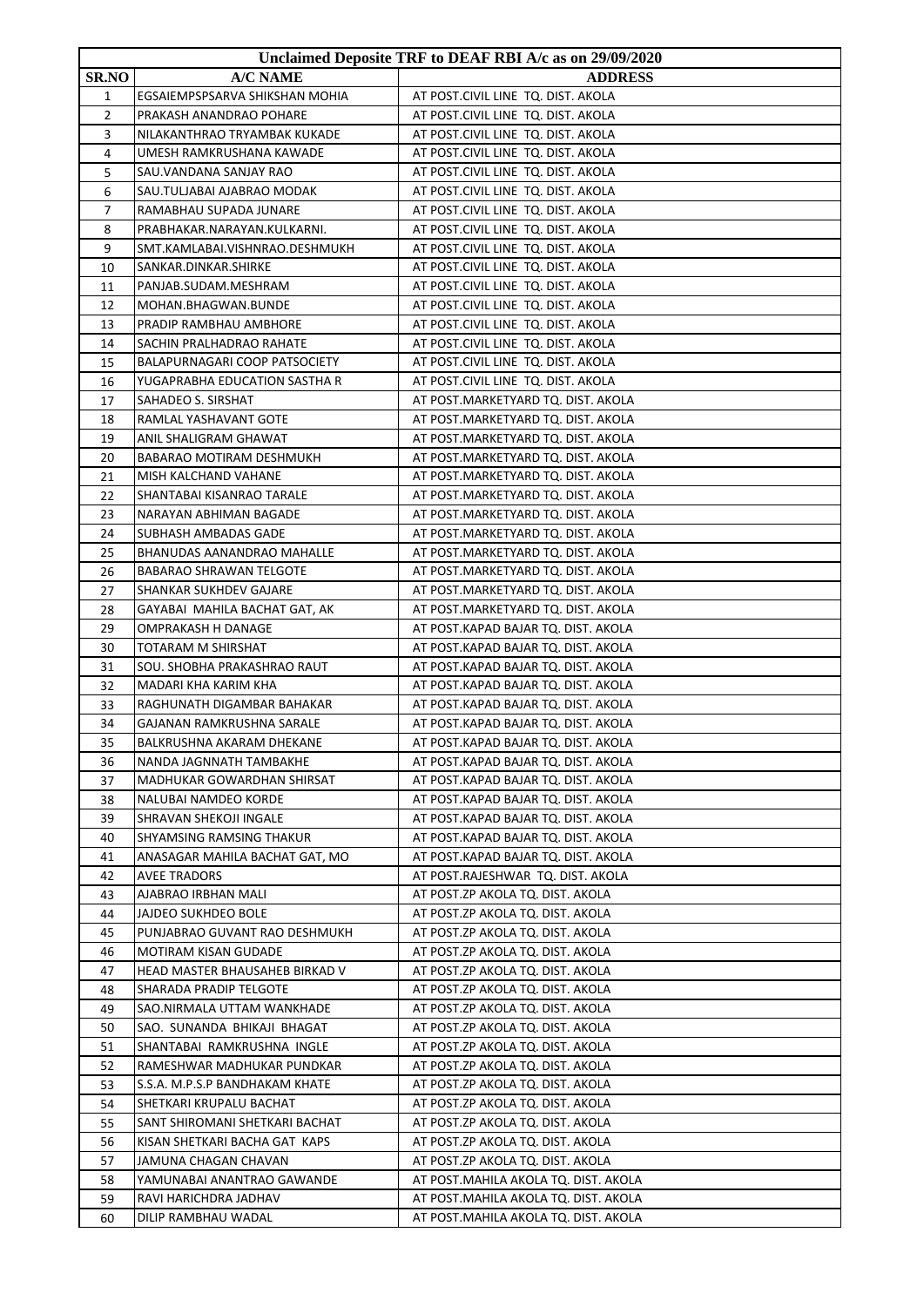| 61       | WANDNA MADHAVRAO MANGATE                      | AT POST.MAHILA AKOLA TQ. DIST. AKOLA                                           |
|----------|-----------------------------------------------|--------------------------------------------------------------------------------|
| 62       | RAMESH MOHAN SARWAN                           | AT POST.MAHILA AKOLA TQ. DIST. AKOLA                                           |
| 63       | GIRJA NAMDEV KHANDARE                         | AT POST.MAHILA AKOLA TQ. DIST. AKOLA                                           |
| 64       | ARUN YASHAWANTRAO GAIGOL                      | AT POST.MAHILA AKOLA TQ. DIST. AKOLA                                           |
| 65       | SANJAY DESHU RATHOD                           | AT POST.MAHILA AKOLA TQ. DIST. AKOLA                                           |
| 66       | SHANTABAI GOVINDARAO WAKODE                   | AT POST.MAHILA AKOLA TQ. DIST. AKOLA                                           |
| 67       | TRISHUL KALIDAS PATIL                         | AT POST.MAH.DR.KORPE NAGAR TQ. DIST. AKOLA                                     |
| 68       | KALAWATI GULABRAO BHAKARE                     | AT POST.MAH.DR.KORPE NAGAR TQ. DIST. AKOLA                                     |
| 69       | P B DHANDE                                    | AT POST.DR.P.D.K.V TQ. DIST. AKOLA                                             |
| 70       | P N JADHAW                                    | AT POST.DR.P.D.K.V TQ. DIST. AKOLA                                             |
| 71       | SHRAWAN SHRIRAM GANGAWANE                     | AT POST.DR.P.D.K.V TQ. DIST. AKOLA                                             |
| 72       | PRALHAD PANDURANG BHARSKAR                    | AT POST.DR.P.D.K.V TQ. DIST. AKOLA                                             |
| 73       | PANKAJ RAMESHRAO DESHMUKH                     | AT POST.DR.P.D.K.V TQ. DIST. AKOLA                                             |
| 74       | SURESH SUKHDEO SHARMA                         | AT POST.DABKI ROAD TQ. DIST. AKOLA                                             |
| 75       | CHANDRAKANT KASHIRAM JADHAV                   | AT POST.DABKI ROAD TQ. DIST. AKOLA                                             |
| 76       | SAYMA PARVIN SAIYYAD ASLAM                    | AT POST.DABKI ROAD TQ. DIST. AKOLA                                             |
| 77       | MANDAKINI NILKANTH KHAMBORKAR                 | AT POST.TUKARAM CHAUK TQ. DIST. AKOLA                                          |
| 78       | SANDIP RAMESH DHURDEV                         | AT POST.TUKARAM CHAUK TQ. DIST. AKOLA                                          |
| 79       | SMITA ASHISH DEVKAR                           | AT POST.TUKARAM CHAUK TQ. DIST. AKOLA                                          |
| 80       | KANTA RAMKRUSHAN CHAVHAN                      | AT POST.BORGAON MANJU TQ. DIST. AKOLA                                          |
| 81       | CHANDRAKALA PARALHAD GANOJE                   | AT POST.BORGAON MANJU TQ. DIST. AKOLA                                          |
| 82       | RATANA T GAVAI                                | AT POST.BORGAON MANJU TQ. DIST. AKOLA                                          |
| 83       | ASHOK ABHIMAN BHOBALE                         | AT POST.BORGAON MANJU TQ. DIST. AKOLA                                          |
| 84       | WASUDEV JANRAO DABERAO                        | AT POST.BORGAON MANJU TQ. DIST. AKOLA                                          |
| 85       | RAVINDRA PANDURANG MANGE                      | AT POST.BORGAON MANJU TQ. DIST. AKOLA                                          |
| 86       | M TASLIM MOHHMAD ESMILE                       | AT POST.BORGAON MANJU TQ. DIST. AKOLA                                          |
| 87       | RAJBSHA SHEKH SHAHA                           | AT POST.BORGAON MANJU TQ. DIST. AKOLA                                          |
| 88       | SHUKARACHAYA GOMAJI RAYBOLE                   | AT POST.BORGAON MANJU TQ. DIST. AKOLA                                          |
| 89       | VIJAY SHAMRAO KANKIRAD                        | AT POST.BORGAON MANJU TQ. DIST. AKOLA                                          |
|          | SUMAN SAHEB JAMNIK                            | AT POST.BORGAON MANJU TQ. DIST. AKOLA                                          |
| 90       |                                               |                                                                                |
| 91       | MANJURA KISAN GAVAI                           | AT POST.BORGAON MANJU TQ. DIST. AKOLA                                          |
| 92<br>93 | AMOL BABULAL SARDAR<br>ATMARAM BHAGWAN JADHAV | AT POST.BORGAON MANJU TQ. DIST. AKOLA<br>AT POST.BORGAON MANJU TQ. DIST. AKOLA |
| 94       | JAHEDABI S.MEHABOOB                           |                                                                                |
|          | VITTHAL RANUJI DAWARE                         | AT POST.BORGAON MANJU TQ. DIST. AKOLA                                          |
| 95<br>96 | VANI RAMBHAPUR GAW VIKAS SAMIT                | AT POST.BORGAON MANJU TQ. DIST. AKOLA<br>AT POST.BORGAON MANJU TQ. DIST. AKOLA |
|          |                                               |                                                                                |
| 97       | JAY HANUMAN SHASHVAT NABARD BO                | AT POST.BORGAON MANJU TQ. DIST. AKOLA                                          |
| 98       | BALIRAJA SHASVAT NABADA KISAN                 | AT POST.BORGAON MANJU TQ. DIST. AKOLA                                          |
| 99       | SUDHAKAR P GAWANDE                            | AT POST.PALSO BHADE TQ. DIST. AKOLA                                            |
| 100      | SHIVRANA SHG PALSO                            | AT POST.PALSO BHADE TQ. DIST. AKOLA                                            |
| 101      | NARAYAN KISAN PORKAR                          | AT POST.MHAISANG TQ. DIST. AKOLA                                               |
| 102      | ANIL NARAYAN TAYDE                            | AT POST.MHAISANG TQ. DIST. AKOLA                                               |
| 103      | RAMRATAN RAMCHAND GAVANDE                     | AT POST.MHAISANG TQ. DIST. AKOLA                                               |
| 104      | EANDIRA PRADIP JAMNIK                         | AT POST.KANSHIVANI TQ. DIST. AKOLA                                             |
| 105      | SHIVAJI VIDYALAY MORGAON                      | AT POST.KANSHIVANI TQ. DIST. AKOLA                                             |
| 106      | S M MORKAR                                    | AT POST.GANDHIGRAM TQ. DIST. AKOLA                                             |
| 107      | C D JAIN                                      | AT POST.GANDHIGRAM TQ. DIST. AKOLA                                             |
| 108      | A T WANKHADE                                  | AT POST.GANDHIGRAM TQ. DIST. AKOLA                                             |
| 109      | BHIKAJI UJALE                                 | AT POST.GANDHIGRAM TQ. DIST. AKOLA                                             |
| 110      | SANTOSH S BHANBARE                            | AT POST.GANDHIGRAM TQ. DIST. AKOLA                                             |
| 111      | MAINABAI WASUDEO BHAMBERE                     | AT POST.GANDHIGRAM TQ. DIST. AKOLA                                             |
| 112      | PRABHAKAR SHANKAR THAKARE                     | AT POST.CHIKHALGAON TQ. DIST. AKOLA                                            |
| 113      | SHASHIKALA NARSUJI VARHALE                    | AT POST.CHIKHALGAON TQ. DIST. AKOLA                                            |
| 114      | GANGUBAI MAROTI NAVALKAR                      | AT POST.CHIKHALGAON TQ. DIST. AKOLA                                            |
| 115      | ROVIDAS SHG CHIKHALGAON                       | AT POST.CHIKHALGAON TQ. DIST. AKOLA                                            |
| 116      | RAUPRAO SHAMRAO PKHALI                        | AT POST.DAHIHANDA TQ. DIST. AKOLA                                              |
| 117      | SAMATA BHACHAT GAT                            | AT POST.DAHIHANDA TQ. DIST. AKOLA                                              |
| 118      | SUDHA M GIRI                                  | AT POST.PATUR NANDAPUR TQ. DIST. AKOLA                                         |
| 119      | KARLABAI RAJARAM SHIRAVE                      | AT POST.PATUR NANDAPUR TQ. DIST. AKOLA                                         |
| 120      | DADARAO D. ATHWALE                            | AT POST.KURANKHED TQ. DIST. AKOLA                                              |
| 121      | PANDURANG S VAYKAR                            | AT POST.KURANKHED TQ. DIST. AKOLA                                              |
| 122      | <b>BHAGAT N CHAVAN</b>                        | AT POST.KURANKHED TQ. DIST. AKOLA                                              |
| 123      | S.JAMSHED SAIYAD EBRAHIM                      | AT POST.KURANKHED TQ. DIST. AKOLA                                              |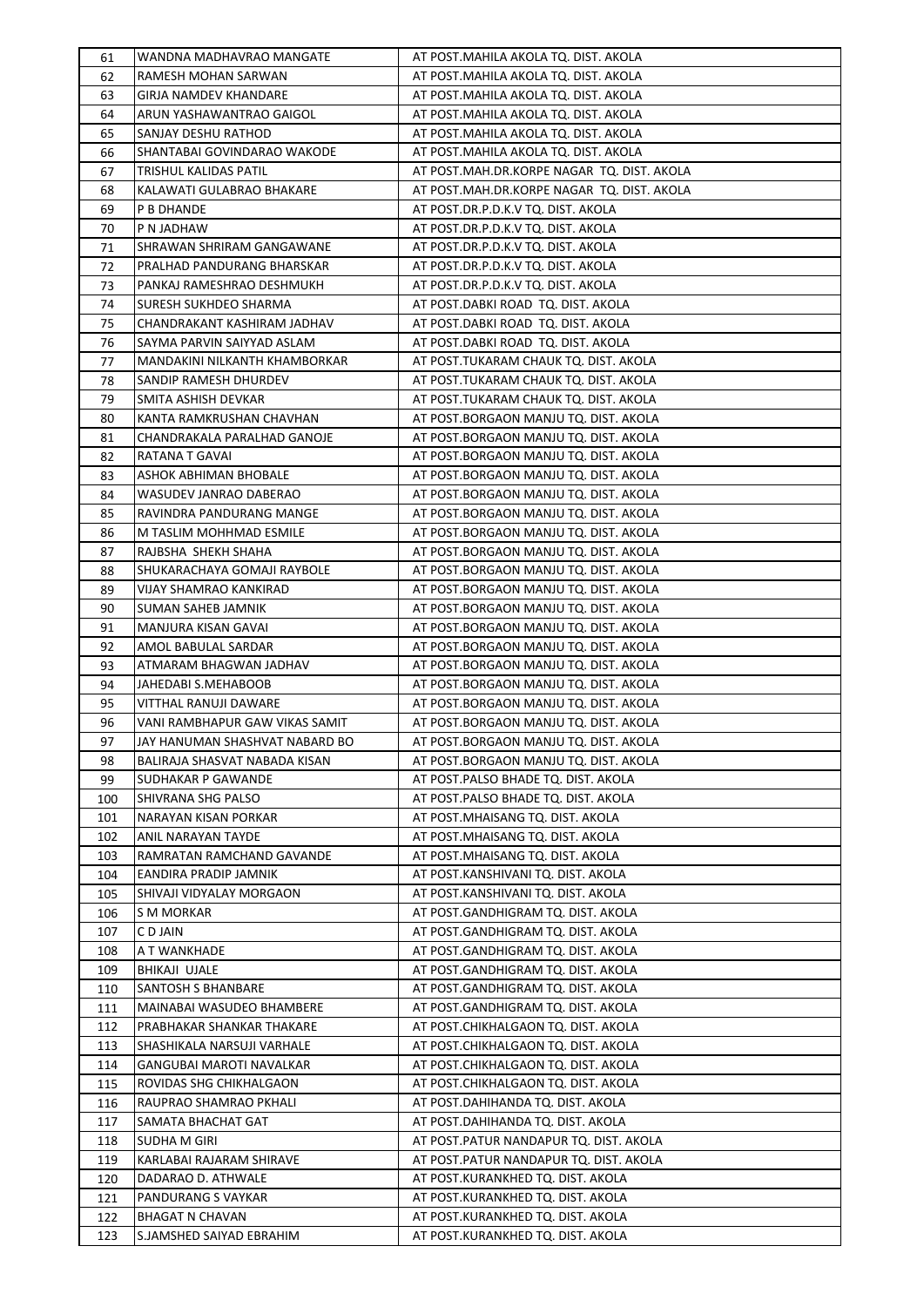| 124 | MO.RUSTAM MO. HATIM            | AT POST.KURANKHED TQ. DIST. AKOLA              |
|-----|--------------------------------|------------------------------------------------|
| 125 | <b>JOTI D ATHAVLE</b>          | AT POST.KURANKHED TQ. DIST. AKOLA              |
| 126 | VANITA PRAMOD TAYADE           | AT POST.GOREGAON TQ. DIST. AKOLA               |
| 127 | DADARAO SHYAM SHEGAVKAR        | AT POST.GOREGAON TQ. DIST. AKOLA               |
| 128 | <b>GOPAL VITHAL SOLANKE</b>    | AT POST.GOREGAON TQ. DIST. AKOLA               |
| 129 | PALLAVI BABURAO KHANDARE       | AT POST.GOREGAON TQ. DIST. AKOLA               |
| 130 | MANKARNA HARIBHAU KALE         | AT POST.GOREGAON TQ. DIST. AKOLA               |
| 131 | REKHA JAGANNATH KANKALE        | AT POST.UMARI TQ. DIST. AKOLA                  |
| 132 | SANDIP D. PINJARKAR            | AT POST.UMARI TQ. DIST. AKOLA                  |
| 133 | DNYANESHWAR M. MEHARE          | AT POST.UMARI TQ. DIST. AKOLA                  |
| 134 | VINOD H. TAYADE                | AT POST.UMARI TQ. DIST. AKOLA                  |
| 135 | SWATI MOHAN DHOTRE             | AT POST.UMARI TQ. DIST. AKOLA                  |
| 136 | JAYA TUKARAM GHIRKAE           | AT POST.UMARI TQ. DIST. AKOLA                  |
| 137 | NARAYAN NAMDEO GHATOL          | AT POST.UMARI TQ. DIST. AKOLA                  |
| 138 | SURESH GOVINDRAO MARATHE       | AT POST.UMARI TQ. DIST. AKOLA                  |
| 139 | <b>BABARAO D KAJAGE</b>        | AT POST.UMARI TQ. DIST. AKOLA                  |
| 140 | MAHENDRA SHAMRAO HUNDIWALE     | AT POST.KHADKI TQ. DIST. AKOLA                 |
| 141 | SONAPPA DEVJI KHATALE          | AT POST.KHADKI TQ. DIST. AKOLA                 |
| 142 | DINESH MADHUKAR CHODHARI       | AT POST.KHADKI TQ. DIST. AKOLA                 |
| 143 | YESABAI DEVAJI KHATADE         | AT POST.KHADKI TQ. DIST. AKOLA                 |
| 144 | DILIP SHALIGRAM PATOKAR        | AT POST.RANPISE NAGAR TQ. DIST. AKOLA          |
| 145 | MALABI ANANDA MORE             | AT POST.AAGAR TQ. DIST. AKOLA                  |
| 146 | NANDA SHYAMRAM WANKHADE        | AT POST.AAGAR TQ. DIST. AKOLA                  |
| 147 | REKHA ANIL SIRSAT              | AT POST.AAGAR TQ. DIST. AKOLA                  |
| 148 | <b>BHAVRAO DEVRAO SIRSAT</b>   | AT POST.AAGAR TQ. DIST. AKOLA                  |
| 149 | RAMAN PANDHARI CHODEIAR        | AT POST.AAGAR TQ. DIST. AKOLA                  |
| 150 | RAVINDRA RAMDAS DHOMALE        | AT POST.AAGAR TQ. DIST. AKOLA                  |
| 151 | VENUTAI BHAUI HALWANE          | AT POST.AAGAR TQ. DIST. AKOLA                  |
| 152 | JAVED ALAM AZMI                | AT POST.RATANLAL PLOT TQ. DIST. AKOLA          |
| 153 | NANA NARAYAN DWANE             | AT POST.RATANLAL PLOT TQ. DIST. AKOLA          |
| 154 | RAMLAL KALIDDIN LOTH           | AT POST.RATANLAL PLOT TQ. DIST. AKOLA          |
| 155 | GAJANAN SHIVRAM LOKHANDE       | AT POST.RATANLAL PLOT TQ. DIST. AKOLA          |
| 156 | WIBHA JANARDAN KHANDARE        | AT POST.RATANLAL PLOT TQ. DIST. AKOLA          |
| 157 | DINKAR JANARDAN NAKASKAR SURE  | AT POST.RATANLAL PLOT TQ. DIST. AKOLA          |
| 158 | MOHD NAFIZ IQBAL A. GANI       | AT POST.RATANLAL PLOT TQ. DIST. AKOLA          |
| 159 | SYEDRAHEMANODDIN S.MAZRODDIN   | AT POST.RATANLAL PLOT TQ. DIST. AKOLA          |
| 160 | M.JAHID M.JAMIL                | AT POST.RATANLAL PLOT TQ. DIST. AKOLA          |
| 161 | SHAREQUA NAFEES SYED QAIYUM    | AT POST.RATANLAL PLOT TQ. DIST. AKOLA          |
| 162 | SHALINI RAMBHAU PATIL          | AT POST.RATANLAL PLOT TQ. DIST. AKOLA          |
| 163 | MANJIRI BALIRAM ITAPE          | AT POST.RATANLAL PLOT TQ. DIST. AKOLA          |
| 164 | SHEKH AMIN SHEKH BABBU         | AT POST.RATANLAL PLOT TQ. DIST. AKOLA          |
| 165 | KU. KHAN KAUSAR JAHA MUKHATAR  | AT POST.RATANLAL PLOT TQ. DIST. AKOLA          |
| 166 | ALAMAS PARVEEN                 | AT POST.RATANLAL PLOT TQ. DIST. AKOLA          |
| 167 | SYED MOSIQUE ALI SY ASIF ALI   | AT POST.RATANLAL PLOT TQ. DIST. AKOLA          |
| 168 | MOHSIN ULLA KHAN MUSTEJAB ULLA | AT POST.RATANLAL PLOT TQ. DIST. AKOLA          |
| 169 | SAMINA IBRAHIM PATEL           | AT POST.RATANLAL PLOT TQ. DIST. AKOLA          |
| 170 | WAQUAR AHMAD KHAN NISAR AHMAD  | AT POST.RATANLAL PLOT TQ. DIST. AKOLA          |
| 171 | MOHSIN ULLL KHAN MOBIN ULLA KH | AT POST.RATANLAL PLOT TQ. DIST. AKOLA          |
| 172 | KASHIF AHMAD SK MEHBOOB        | AT POST.RATANLAL PLOT TQ. DIST. AKOLA          |
| 173 | LILABAI DIGAMBAR DHORE         | AT POST.RATANLAL PLOT TQ. DIST. AKOLA          |
| 174 | SAHDEV MAHIPAT BHENDRE         | AT POST.BARSHITAKLI TQ.BARSHITAKLI DIST. AKOLA |
| 175 | MOHD NAFIZ IQBAL A. GANI       | AT POST.BARSHITAKLI TQ.BARSHITAKLI DIST. AKOLA |
| 176 | PUNDALIKLK GANPAT CHAVAN       | AT POST.BARSHITAKLI TQ.BARSHITAKLI DIST. AKOLA |
| 177 | <b>BANDE K MANID</b>           | AT POST.BARSHITAKLI TQ.BARSHITAKLI DIST. AKOLA |
| 178 | SULOCHANA MAHIPATI BADARE      | AT POST.BARSHITAKLI TQ.BARSHITAKLI DIST. AKOLA |
| 179 | GANESH VASANTA BILLEVAR        | AT POST.BARSHITAKLI TQ.BARSHITAKLI DIST. AKOLA |
| 180 | ASHOK BHAGVAN KAKAD            | AT POST.BARSHITAKLI TQ.BARSHITAKLI DIST. AKOLA |
| 181 | MANISHA BHARAT BOBDE           | AT POST.BARSHITAKLI TQ.BARSHITAKLI DIST. AKOLA |
| 182 | AJABSHING RAMSHING SHOLAKE     | AT POST.BARSHITAKLI TQ.BARSHITAKLI DIST. AKOLA |
| 183 | ROSHAN I J. SABBAR BHALLA KHA  | AT POST.BARSHITAKLI TQ.BARSHITAKLI DIST. AKOLA |
| 184 | AYUB KHA RASUL KHA             | AT POST.BARSHITAKLI TQ.BARSHITAKLI DIST. AKOLA |
| 185 | SHE AJHAR SHE AJGAR            | AT POST.BARSHITAKLI TQ.BARSHITAKLI DIST. AKOLA |
| 186 | ASHA M MUSNE                   | AT POST.BARSHITAKLI TQ.BARSHITAKLI DIST. AKOLA |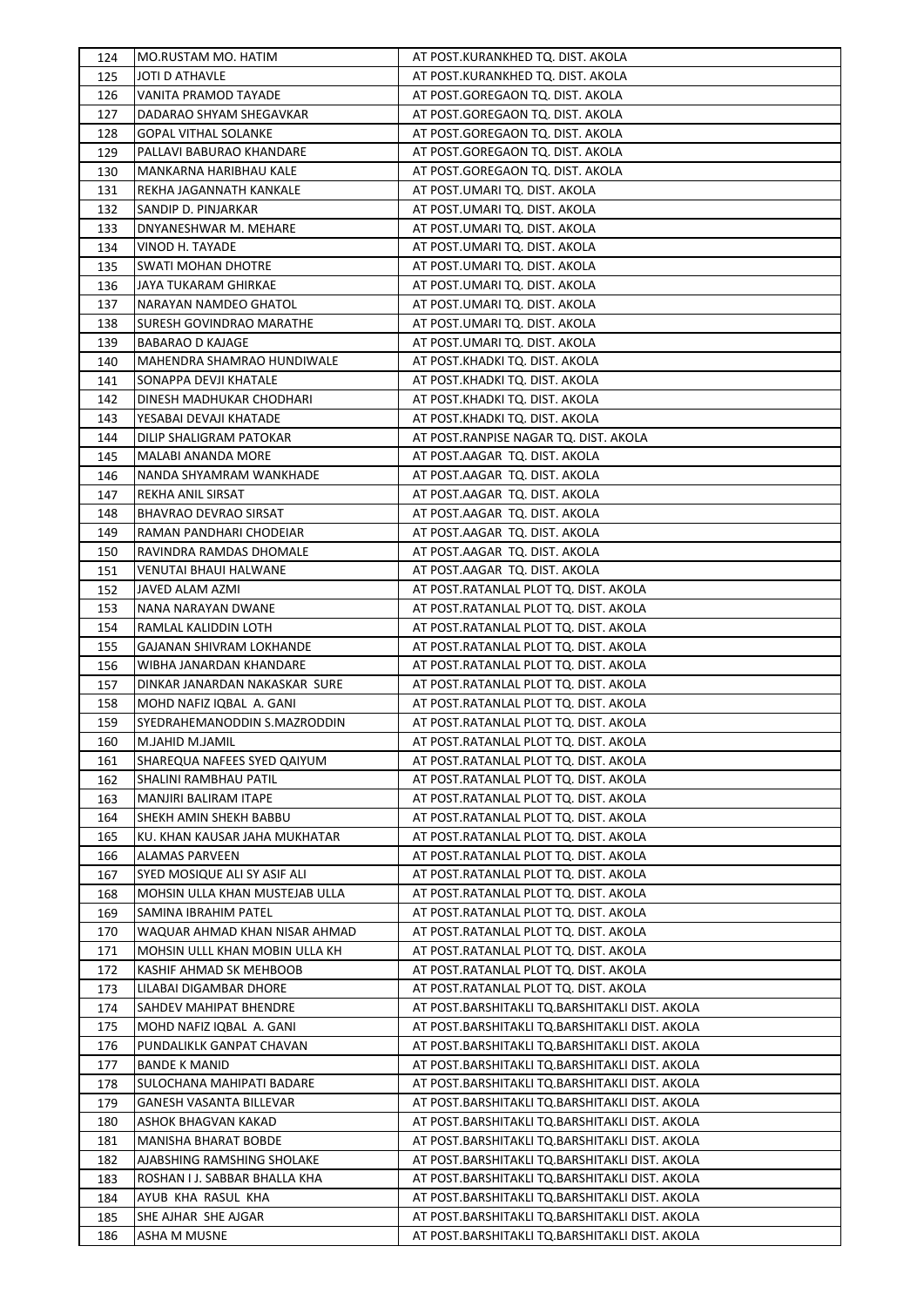| 187        | SUBHASH BHAGVAN KHADWATKAR                   | AT POST.BARSHITAKLI TQ.BARSHITAKLI DIST. AKOLA                                                       |
|------------|----------------------------------------------|------------------------------------------------------------------------------------------------------|
| 188        | PRABHAKAR ATAMARAM JAMNIK                    | AT POST.BARSHITAKLI TQ.BARSHITAKLI DIST. AKOLA                                                       |
| 189        | NANDKISHOR M MATE                            | AT POST.BARSHITAKLI TQ.BARSHITAKLI DIST. AKOLA                                                       |
| 190        | MUNAWWAR JAHAN MOHAMMAD IDRS                 | AT POST.BARSHITAKLI TQ.BARSHITAKLI DIST. AKOLA                                                       |
| 191        | REHANABEE SHEIKH MANNAN                      | AT POST.BARSHITAKLI TQ.BARSHITAKLI DIST. AKOLA                                                       |
| 192        | SHRIRAM K SHENDE                             | AT POST.PINJAR TQ.BARSHITAKLI DIST. AKOLA                                                            |
| 193        | UTTAM M SAVALE                               | AT POST.PINJAR TQ.BARSHITAKLI DIST. AKOLA                                                            |
| 194        | BRAMADEV S JADHAV                            | AT POST.PINJAR TQ.BARSHITAKLI DIST. AKOLA                                                            |
| 195        | KESHAR G JADHAV                              | AT POST.PINJAR TQ.BARSHITAKLI DIST. AKOLA                                                            |
| 196        | GAJANAN K NAKODE                             | AT POST.PINJAR TQ.BARSHITAKLI DIST. AKOLA                                                            |
| 197        | <b>BHGVAN A CHAVAN</b>                       | AT POST.PINJAR TQ.BARSHITAKLI DIST. AKOLA                                                            |
| 198        | SARALUBAI S PATOND                           | AT POST.PINJAR TQ.BARSHITAKLI DIST. AKOLA                                                            |
| 199        | <b>BABURAO B DASHMUKH</b>                    | AT POST.PINJAR TQ.BARSHITAKLI DIST. AKOLA                                                            |
| 200        | <b>VIMALBAI S SATPUTE</b>                    | AT POST.PINJAR TQ.BARSHITAKLI DIST. AKOLA                                                            |
| 201        | HIRAMAN S PRADHAN                            | AT POST.PINJAR TQ.BARSHITAKLI DIST. AKOLA                                                            |
| 202        | SITARAM V KHARAT                             | AT POST.PINJAR TQ.BARSHITAKLI DIST. AKOLA                                                            |
| 203        | SK.MAHAUB SK. YUSUF                          | AT POST.PINJAR TQ.BARSHITAKLI DIST. AKOLA                                                            |
| 204        | ZAMAJI G SARATE                              | AT POST.PINJAR TQ.BARSHITAKLI DIST. AKOLA                                                            |
| 205        | <b>INDUBAI S LOKHANDE</b>                    | AT POST.PINJAR TQ.BARSHITAKLI DIST. AKOLA                                                            |
| 206        | ANATA M MAHALE                               | AT POST.PINJAR TQ.BARSHITAKLI DIST. AKOLA                                                            |
| 207        | <b>BALIRAM J JADHAV</b>                      | AT POST.PINJAR TQ.BARSHITAKLI DIST. AKOLA                                                            |
| 208        | KAMALABAI M DEHSMUKHA                        | AT POST.PINJAR TQ.BARSHITAKLI DIST. AKOLA                                                            |
| 209        | RANJANA N PANDE                              | AT POST.PINJAR TQ.BARSHITAKLI DIST. AKOLA                                                            |
| 210        | JANARADHAN HARICHANDRA RATHOD                | AT POST.PINJAR TQ.BARSHITAKLI DIST. AKOLA                                                            |
| 211        | SHAKILABE KARAMKHA                           | AT POST.PINJAR TQ.BARSHITAKLI DIST. AKOLA                                                            |
| 212        | SATYBHAMABAI S SHENDURKAR                    | AT POST.PINJAR TQ.BARSHITAKLI DIST. AKOLA                                                            |
| 213        | <b>GANGABAI S JADHAV</b>                     | AT POST.PINJAR TQ.BARSHITAKLI DIST. AKOLA                                                            |
| 214        | SK KALAM SK AKBAR                            | AT POST.PINJAR TQ.BARSHITAKLI DIST. AKOLA                                                            |
| 215        | KARUNA PARMESHWAR INGOLE                     | AT POST.PINJAR TQ.BARSHITAKLI DIST. AKOLA                                                            |
| 216        | KALPANA PRAKASH SAWANT                       | AT POST.PINJAR TQ.BARSHITAKLI DIST. AKOLA                                                            |
| 217        | MUNGUTRAO BAPURAO MAHALLE                    | AT POST.PINJAR TQ.BARSHITAKLI DIST. AKOLA                                                            |
| 218        | UTTAM SURYABHAN PAWAR                        | AT POST.PINJAR TQ.BARSHITAKLI DIST. AKOLA                                                            |
| 219        | TULAJA BHAWANTI M BACHAT GAT                 | AT POST.PINJAR TQ.BARSHITAKLI DIST. AKOLA                                                            |
| 220        | JAI ADDIYALA M BACHAT GAT                    | AT POST.PINJAR TQ.BARSHITAKLI DIST. AKOLA                                                            |
| 221        | ROHIDAS S C CO OP HOUSING SOCI               | AT POST.PINJAR TQ.BARSHITAKLI DIST. AKOLA                                                            |
| 222        | WASUDEV RANGLAL ADE                          | AT POST.MAHAN TQ.BARSHITAKLI DIST. AKOLA                                                             |
| 223        | RAMESH SHIVAJI BODADE                        | AT POST.MAHAN TQ.BARSHITAKLI DIST. AKOLA                                                             |
| 224        | TUKARAM RAMDASH RATHOD                       | AT POST.MAHAN TQ.BARSHITAKLI DIST. AKOLA                                                             |
| 225        | RAJU PANDIT GIT                              | AT POST.MAHAN TQ.BARSHITAKLI DIST. AKOLA                                                             |
| 226        | <b>KESHAV SHANKAR GOREKAR</b>                | AT POST.MAHAN TQ.BARSHITAKLI DIST. AKOLA                                                             |
| 227        | PUTALIBI SE. MANSUR                          | AT POST.MAHAN TQ.BARSHITAKLI DIST. AKOLA                                                             |
| 228        | PUSAPABAI SADASHIV GHATE                     | AT POST.MAHAN TO.BARSHITAKLI DIST. AKOLA                                                             |
| 229        | CHANDRASHA VASUDEORAO MAHAKAL                | AT POST.MAHAN TQ.BARSHITAKLI DIST. AKOLA                                                             |
| 230        | SHARADA RAMESH LOKHANDE                      | AT POST.MAHAN TQ.BARSHITAKLI DIST. AKOLA                                                             |
| 231        | SWAMAN R NAGILE                              | AT POST.MAHAN TQ.BARSHITAKLI DIST. AKOLA                                                             |
| 232        | NIKHIL MAHADEV GAYAKWAD                      | AT POST.MAHAN TQ.BARSHITAKLI DIST. AKOLA                                                             |
| 233        | MEHRABI SH MAUSA                             | AT POST.MAHAN TQ.BARSHITAKLI DIST. AKOLA                                                             |
| 234        | SAKHARAM B SHINDE                            | AT POST.MAHAN TQ.BARSHITAKLI DIST. AKOLA                                                             |
| 235        | SHEVANTA S MUKHAL                            | AT POST.MAHAN TQ.BARSHITAKLI DIST. AKOLA                                                             |
| 236        | GITABAI BALU NANOTE                          | AT POST.MAHAN TQ.BARSHITAKLI DIST. AKOLA                                                             |
| 237        | <b>GAJANAN S CHELE</b>                       | AT POST.MAHAN TQ.BARSHITAKLI DIST. AKOLA                                                             |
| 238        | GANESH DIGAMBAR SURADKAR                     | AT POST.MAHAN TQ.BARSHITAKLI DIST. AKOLA                                                             |
| 239        | MANJULABAI A BHAGAT                          | AT POST.MAHAN TQ.BARSHITAKLI DIST. AKOLA                                                             |
| 240        | <b>BHAGIRATHI TUKARAM BHOGE</b>              | AT POST.MAHAN TQ.BARSHITAKLI DIST. AKOLA                                                             |
| 241        | JALSWARAJ PRAKALP VI.S KOTHALI               | AT POST.MAHAN TQ.BARSHITAKLI DIST. AKOLA                                                             |
| 242        | MUSKAN MAHILA BACHAT GAT                     | AT POST.MAHAN TQ.BARSHITAKLI DIST. AKOLA                                                             |
| 243        | ARVIND P JOSHI                               | AT POST.KANHERI SARAP TQ.BARSHITAKLI DIST. AKOLA                                                     |
| 244        | VISHNU R YAMGAWLI                            | AT POST.KANHERI SARAP TQ.BARSHITAKLI DIST. AKOLA                                                     |
| 245        | RASHMI N BHARTIYA<br>KAMALABAI PUNDLIK SIKAM | AT POST.KANHERI SARAP TQ.BARSHITAKLI DIST. AKOLA                                                     |
| 246<br>247 | RAYBHAN KISAN SAHARE                         | AT POST.KANHERI SARAP TQ.BARSHITAKLI DIST. AKOLA<br>AT POST.KANHERI SARAP TQ.BARSHITAKLI DIST. AKOLA |
| 248        | DEVAKABAI KALU RATHOD                        | AT POST.DHABA TQ.BARSHITAKLI DIST. AKOLA                                                             |
| 249        | UTTAM UDAYBHAN UMBARKAR                      | AT POST.DHABA TQ.BARSHITAKLI DIST. AKOLA                                                             |
|            |                                              |                                                                                                      |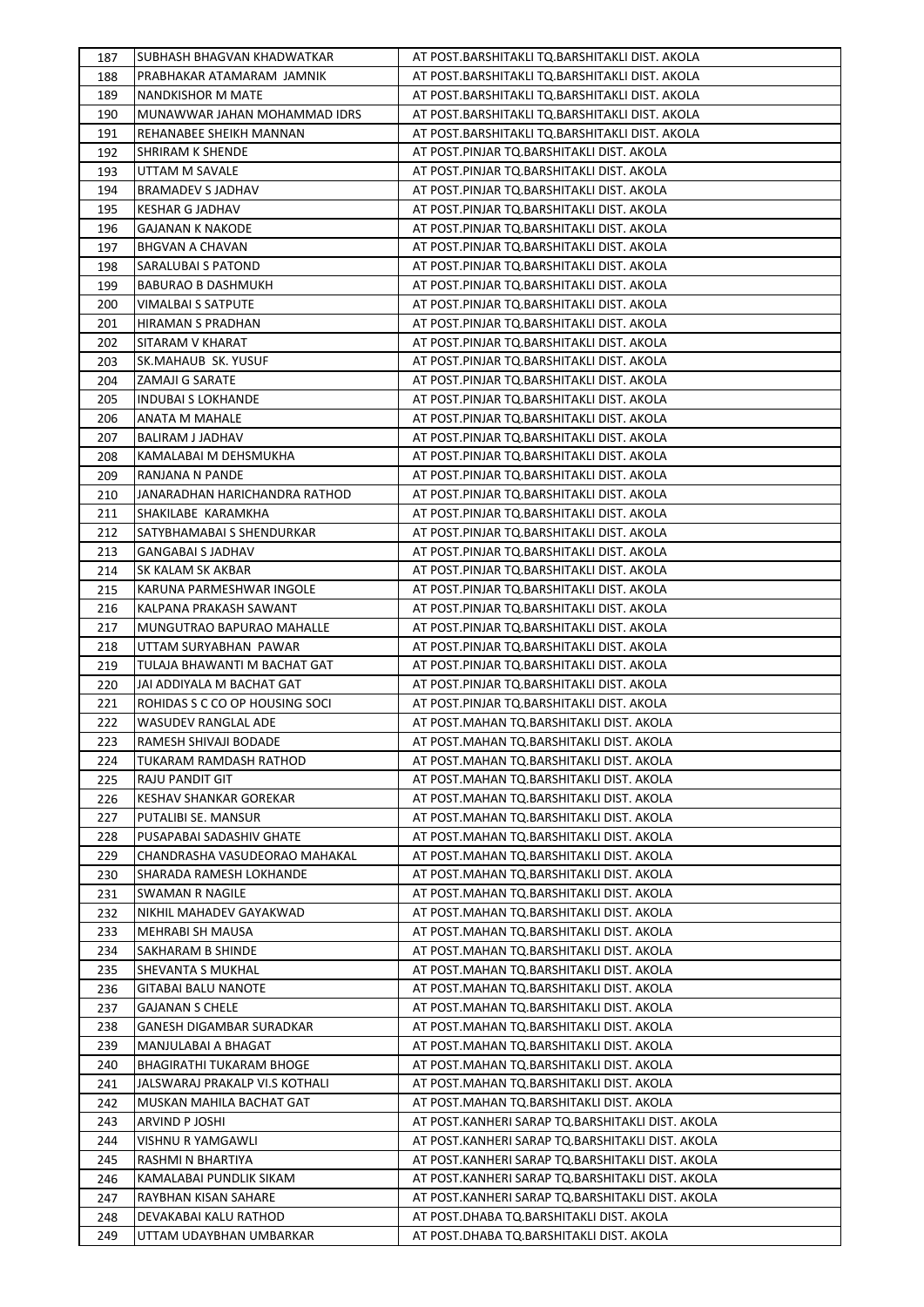| 250        | SUBA BODIRAM CHAVHAN                               | AT POST.DHABA TQ.BARSHITAKLI DIST. AKOLA                                             |
|------------|----------------------------------------------------|--------------------------------------------------------------------------------------|
| 251        | KISAN NARAYAN KARVATE                              | AT POST.DHABA TQ.BARSHITAKLI DIST. AKOLA                                             |
| 252        | LAXMAN KANIRAM RATHOD                              | AT POST.DHABA TQ.BARSHITAKLI DIST. AKOLA                                             |
| 253        | PANDURANG K JADHAV                                 | AT POST.DHABA TQ.BARSHITAKLI DIST. AKOLA                                             |
| 254        | SHYARAO UKARDA ADAHU                               | AT POST.AKOT MAIN TQ.AKOT DIST. AKOLA                                                |
| 255        | NARAYAN RAMCHDRA BAITULE                           | AT POST.AKOT MAIN TQ.AKOT DIST. AKOLA                                                |
| 256        | JANRAO PANDHARI DEOLE                              | AT POST.AKOT MAIN TQ.AKOT DIST. AKOLA                                                |
| 257        | DNANDEV A KULAT                                    | AT POST.AKOT MAIN TQ.AKOT DIST. AKOLA                                                |
| 258        | PUNDLIK VISHRAMJI AGRE                             | AT POST.AKOT MAIN TQ.AKOT DIST. AKOLA                                                |
| 259        | <b>GANESH MADHUKAR WANKHDE</b>                     | AT POST.AKOT MAIN TQ.AKOT DIST. AKOLA                                                |
| 260        | MUSTAK AHAMAD KHALIL                               | AT POST.AKOT MAIN TQ.AKOT DIST. AKOLA                                                |
| 261        | ASHOK SADASHIV MANDHARE                            | AT POST.AKOT MAIN TQ.AKOT DIST. AKOLA                                                |
| 262        | AVINASH RAMCHANDRA PANDE                           | AT POST.AKOT MAIN TQ.AKOT DIST. AKOLA                                                |
| 263        | RAJESH NANDKISHOR JAISVAL                          | AT POST.AKOT MAIN TQ.AKOT DIST. AKOLA                                                |
| 264        | VATSALBAI AMBADAS TIDAKE                           | AT POST.AKOT MAIN TO.AKOT DIST. AKOLA                                                |
| 265        | FARUKULLA HABIB KHA PATEL                          | AT POST.AKOT MAIN TQ.AKOT DIST. AKOLA                                                |
| 266        | PARVATI DAYARAM WATMARE                            | AT POST.AKOT MAIN TQ.AKOT DIST. AKOLA                                                |
| 267        | <b>HARIDAS SUKHDEV ZAMARE</b>                      | AT POST.AKOT MAIN TQ.AKOT DIST. AKOLA                                                |
| 268        | ASHATAI PURUSHOTTAM MANKAR                         | AT POST.AKOT MAIN TQ.AKOT DIST. AKOLA                                                |
| 269        | PANDURANG DEOLAL GARJE                             | AT POST.AKOT MAIN TQ.AKOT DIST. AKOLA                                                |
| 270        | <b>BALKRUSHN UTTAMRAO BAGALE</b>                   | AT POST.AKOT MAIN TQ.AKOT DIST. AKOLA                                                |
| 271        | NANDATAI DINESHRAO NIMBALKAR                       | AT POST.AKOT MAIN TQ.AKOT DIST. AKOLA                                                |
| 272        | PRADEEP VISHWANATH WALAKE                          | AT POST.AKOT MAIN TQ.AKOT DIST. AKOLA                                                |
| 273        | BHASKAR BHAURAO KHOTE                              | AT POST.AKOT MAIN TQ.AKOT DIST. AKOLA                                                |
| 274        | SUMANBAI MAHESH KHADE                              | AT POST.AKOT MAIN TQ.AKOT DIST. AKOLA                                                |
| 275        | SHE.JAHIRODDIN HAMIDODDIN                          | AT POST.AKOT MAIN TQ.AKOT DIST. AKOLA                                                |
| 276        | PUNDLIK MOTIRAM PADMANE                            | AT POST.AKOT MAIN TQ.AKOT DIST. AKOLA                                                |
| 277        | ANITA GAJANAN PARSKAR                              | AT POST.AKOT MAIN TQ.AKOT DIST. AKOLA                                                |
| 278        | PANCHAFULA MAHADEV KOTHALKAR                       | AT POST.AKOT MAIN TQ.AKOT DIST. AKOLA                                                |
| 279        | REKHA BALKRUSHNA KULAT                             | AT POST.AKOT MAIN TQ.AKOT DIST. AKOLA                                                |
| 280        | SU. ASWAVINI RANVIND KULAT                         | AT POST.AKOT MAIN TQ.AKOT DIST. AKOLA                                                |
| 281        | RADHESHYAM NAMDEV AVAZAD                           | AT POST.AKOT MAIN TQ.AKOT DIST. AKOLA                                                |
| 282        | MIRAJI MAHARAJ GAON VIKAS SA                       | AT POST.AKOT MAIN TQ.AKOT DIST. AKOLA                                                |
| 283        | SARPANCH & GRAMVIKAS ADHIKARI                      | AT POST.AKOT MAIN TQ.AKOT DIST. AKOLA                                                |
| 284        | BRAMHA MAHILA SHG AKOLI JAHAGI                     | AT POST.AKOT MAIN TQ.AKOT DIST. AKOLA                                                |
| 285        | RAMESH RAGHUNATH WADALKAR                          | AT POST.AKOT CITY TQ.AKOT DIST. AKOLA                                                |
| 286        | KISHOR A BODAKHE                                   | AT POST.AKOT CITY TQ.AKOT DIST. AKOLA                                                |
| 287        | MADHAW RAMRAO DESHAMUKHA                           | AT POST.AKOT CITY TQ.AKOT DIST. AKOLA                                                |
| 288        | <b>GOPAL PRABHAKAR GHUHE</b>                       | AT POST.AKOT CITY TQ.AKOT DIST. AKOLA                                                |
| 289        | AFJALBEG SONUBEG                                   | AT POST.AKOT CITY TQ.AKOT DIST. AKOLA                                                |
| 290        | AMOL VISHVAS LANDE                                 | AT POST.AKOT CITY TQ.AKOT DIST. AKOLA                                                |
| 291        | SOPAN MADHUKAR NARWADE                             | AT POST.AKOT CITY TO.AKOT DIST. AKOLA                                                |
| 292        | <b>BHAURAO PUNDLIK DABHADE</b>                     | AT POST.AKOT CITY TO.AKOT DIST. AKOLA                                                |
| 293        | NIKHAT AFROZ SHAFAQAT ALI                          | AT POST.AKOT CITY TQ.AKOT DIST. AKOLA                                                |
| 294        | DEVKABAI VINOD KALE                                | AT POST.AKOT CITY TQ.AKOT DIST. AKOLA                                                |
| 295        | SHANTABAI PI.NARAYAN VANKAR                        | AT POST.AKOT CITY TQ.AKOT DIST. AKOLA                                                |
| 296        | WALMIK MOHAN PATEL                                 | AT POST.AKOT NARSHING MANDIR TQ.AKOT DIST. AKOLA                                     |
| 297        | PRANAV RAMAKANT KOLATE                             | AT POST.AKOT NARSHING MANDIR TQ.AKOT DIST. AKOLA                                     |
| 298        | VITTHAL SHRIRAM ADHAU                              | AT POST.AKOT NARSHING MANDIR TQ.AKOT DIST. AKOLA                                     |
| 299        | KRUSHNAJYOTI MAHADEV CHAVARE                       | AT POST.AKOT NARSHING MANDIR TQ.AKOT DIST. AKOLA                                     |
| 300        | SACHIN BALCHAND RATHOD                             | AT POST.AKOT NARSHING MANDIR TQ.AKOT DIST. AKOLA                                     |
| 301        | SANGITA DHANRAJ KALE                               | AT POST.AKOT NARSHING MANDIR TQ.AKOT DIST. AKOLA                                     |
| 302        | PRAKASH MOTIRAM JADHAV                             | AT POST.RAUNDALA TQ.AKOT DIST. AKOLA                                                 |
| 303        | MAHADEO SAKHARAM BHARNE                            | AT POST.RAUNDALA TQ.AKOT DIST. AKOLA                                                 |
| 304        | ASHOK BAJARANG DIKAR                               | AT POST.RAUNDALA TQ.AKOT DIST. AKOLA                                                 |
| 305        | DIPALI G DIWNALE                                   | AT POST.RAUNDALA TQ.AKOT DIST. AKOLA                                                 |
| 306        | RUPALI G DIWNALE                                   | AT POST.RAUNDALA TQ.AKOT DIST. AKOLA                                                 |
| 307        | RESHMA P DIWNALE                                   | AT POST.RAUNDALA TQ.AKOT DIST. AKOLA                                                 |
| 308        | MANGESH FURNI MART                                 | AT POST. CHOTTA BAZARTQ.AKOT DIST. AKOLA                                             |
| 309        | GAYABAI GULABRAO DHOD<br>SHARAD VISHNUPANT PACHKOR | AT POST. CHOTTA BAZARTQ.AKOT DIST. AKOLA<br>AT POST. CHOTTA BAZARTQ.AKOT DIST. AKOLA |
| 310        | NANDU RAMDAS SULTANE                               |                                                                                      |
| 311<br>312 | PRAVIN M. GONDCHAVAR                               | AT POST. CHOTTA BAZARTQ.AKOT DIST. AKOLA<br>AT POST. CHOTTA BAZARTQ.AKOT DIST. AKOLA |
|            |                                                    |                                                                                      |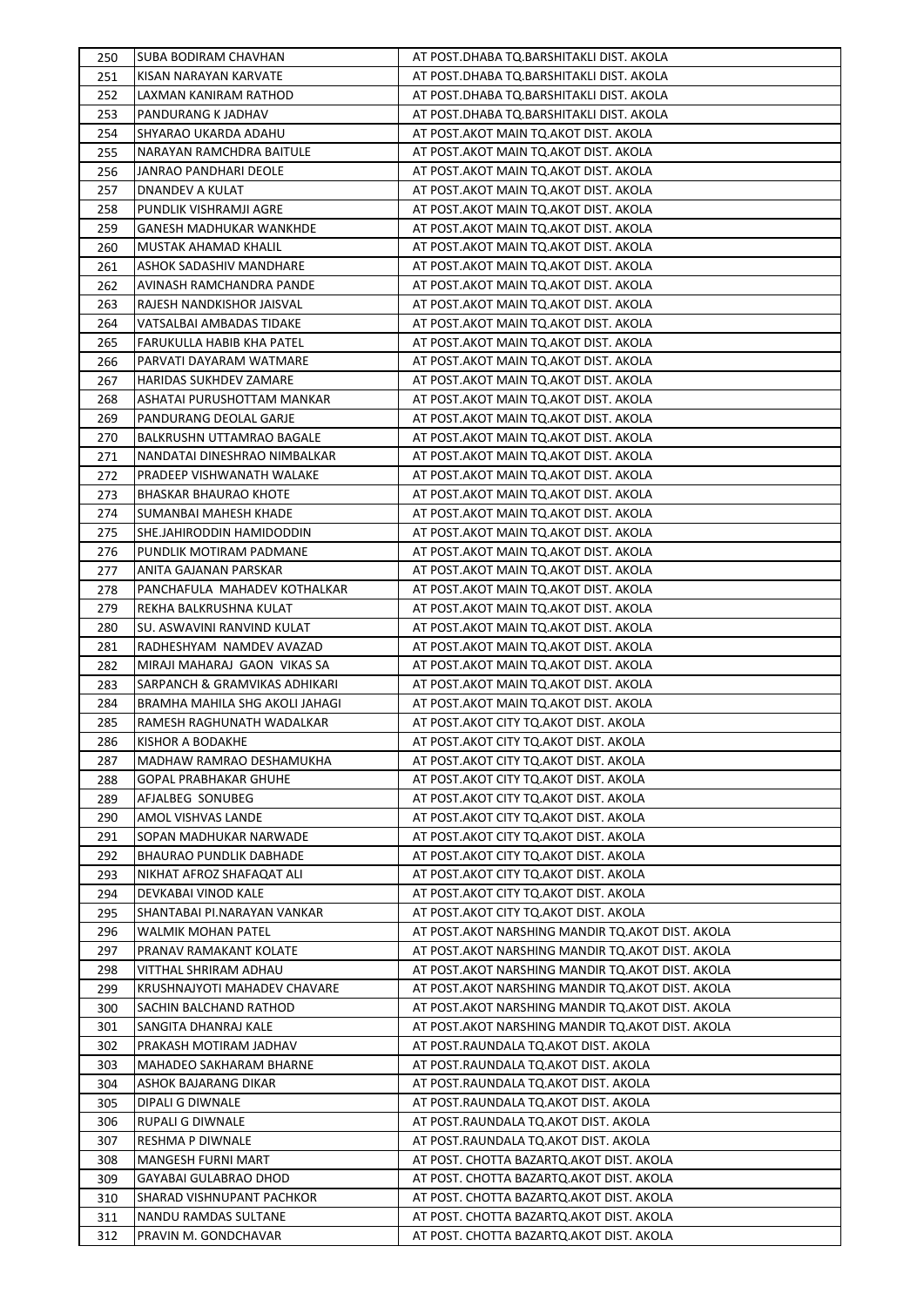| 313 | SAMADHAN VISVANATH PUNDKAR       | AT POST. CHOTTA BAZARTQ.AKOT DIST. AKOLA    |
|-----|----------------------------------|---------------------------------------------|
| 314 | KISAN PUNDLIK TALE               | AT POST. CHOTTA BAZARTQ.AKOT DIST. AKOLA    |
| 315 | SHE. EBRAHIM SHE. VAJIR          | AT POST. CHOTTA BAZARTQ.AKOT DIST. AKOLA    |
| 316 | TAIBAI AJABARAO RUCHKE           | AT POST. CHOTTA BAZARTQ.AKOT DIST. AKOLA    |
| 317 | SOPAN NARAYAN FUKAT              | AT POST. CHOTTA BAZARTQ.AKOT DIST. AKOLA    |
| 318 | PRAMOD KESHEORAO INGALE          | AT POST. CHOTTA BAZARTQ.AKOT DIST. AKOLA    |
| 319 | PUJA N SULTANE                   | AT POST. CHOTTA BAZARTQ.AKOT DIST. AKOLA    |
| 320 | DINESH SUKHDEV GADEKAR           | AT POST. CHOTTA BAZARTQ.AKOT DIST. AKOLA    |
| 321 | SUBHASH SADASHIV CHEKE           | AT POST. CHOTTA BAZARTQ.AKOT DIST. AKOLA    |
| 322 | SAVITRI FULE GA.SAM. KINKHE.     | AT POST. CHOTTA BAZARTQ.AKOT DIST. AKOLA    |
| 323 | SHYAMRAO NAMDEV KENDRE           | AT POST. WARUL JAULKA TO.AKOT DIST. AKOLA   |
| 324 | KAILASH SHANKAR AVACHAR          | AT POST. WARUL JAULKA TQ.AKOT DIST. AKOLA   |
| 325 | DWARAKABAI MADHAV KULKARNI       | AT POST. WARUL JAULKA TQ.AKOT DIST. AKOLA   |
| 326 | SARASWATA JAGDEO TIKAR           | AT POST. WARUL JAULKA TQ.AKOT DIST. AKOLA   |
| 327 | BHIMRAO BHAGWANRAO DESHMUKH      | AT POST. AKOLKHED TQ.AKOT DIST. AKOLA       |
| 328 | S A KABARA                       | AT POST. KUTASA TQ.AKOT DIST. AKOLA         |
| 329 | KEDARMAL G KABARA                | AT POST. KUTASA TQ.AKOT DIST. AKOLA         |
| 330 | ANJANABAI SAKHARAM BHISE         | AT POST. KUTASA TQ.AKOT DIST. AKOLA         |
| 331 | <b>GANGABAI SIDHARTH GAVANDE</b> | AT POST. KUTASA TO AKOT DIST. AKOLA         |
| 332 | SHEVANTA TULASIRAM RAMKER        | AT POST. KUTASA TQ.AKOT DIST. AKOLA         |
| 333 | SANGITA ASHOK YEKIRE             | AT POST. KUTASA TQ.AKOT DIST. AKOLA         |
| 334 | SHRIKRUSHNA RAJARAM KAVARE       | AT POST.MUNDGAON TQ.AKOT DIST. AKOLA        |
| 335 | SHALIKAGRAM PUNDALIK GAVANDE     | AT POST.TELHARA MAIN TQ.TELHARA DIST. AKOLA |
| 336 | NUJBI MOHAMMAD SK. GAFFUR        | AT POST.TELHARA MAIN TQ.TELHARA DIST. AKOLA |
| 337 | MADHUKAR AMBADAS PARALE          | AT POST.TELHARA MAIN TQ.TELHARA DIST. AKOLA |
| 338 | VASUDEV SHYAMRAO GAYGOL          | AT POST.TELHARA MAIN TQ.TELHARA DIST. AKOLA |
| 339 | FAIMUULAL HAIDAR KANH            | AT POST.TELHARA MAIN TQ.TELHARA DIST. AKOLA |
| 340 | VIJAY BHANUDAS GAYGOL            | AT POST.TELHARA MAIN TQ.TELHARA DIST. AKOLA |
| 341 | TOTARAM SAHEBRAO MHASAYE         | AT POST.TELHARA MAIN TQ.TELHARA DIST. AKOLA |
| 342 | PRIDIP RAMRAO DESHMUKH           | AT POST.TELHARA MAIN TQ.TELHARA DIST. AKOLA |
| 343 | JANRAO BHAURAO PATHRIKA          | AT POST.TELHARA MAIN TQ.TELHARA DIST. AKOLA |
| 344 | <b>GOPAL BHIKAJI INGLE</b>       | AT POST.TELHARA MAIN TQ.TELHARA DIST. AKOLA |
| 345 | YOGESH PRAKASH MAHALE            | AT POST.TELHARA MAIN TQ.TELHARA DIST. AKOLA |
| 346 | RAMDAS SHRIPAT DAMODHAR          | AT POST.TELHARA MAIN TQ.TELHARA DIST. AKOLA |
| 347 | LAXMAN DHONDUJI NAGE             | AT POST.TELHARA MAIN TQ.TELHARA DIST. AKOLA |
| 348 | NARAYAN PANDHARI TAYADE          | AT POST.TELHARA MAIN TQ.TELHARA DIST. AKOLA |
| 349 | PUSHPABAI SHYAMRAO AMALE         | AT POST.TELHARA MAIN TQ.TELHARA DIST. AKOLA |
| 350 | MUBARAKHBI MANZURKHA KHA         | AT POST.TELHARA MAIN TQ.TELHARA DIST. AKOLA |
| 351 | KASYAUM PATEL AB. PATEL          | AT POST.TELHARA MAIN TQ.TELHARA DIST. AKOLA |
| 352 | <b>G S GAIGOLE</b>               | AT POST.TELHARA MAIN TQ.TELHARA DIST. AKOLA |
| 353 | DNYANESHVAR SAHDEORAO KHARABE    | AT POST.TELHARA MAIN TQ.TELHARA DIST. AKOLA |
| 354 | YUSUF KHA ANWAR KHA              | AT POST.TELHARA MAIN TO.TELHARA DIST. AKOLA |
| 355 | A RASHID A MAJID                 | AT POST.TELHARA MAIN TQ.TELHARA DIST. AKOLA |
| 356 | MULCHAND BALIRAM RATHOD          | AT POST.TELHARA MAIN TQ.TELHARA DIST. AKOLA |
| 357 | DEVCHAND MAHADEO THORAT          | AT POST.TELHARA MAIN TQ.TELHARA DIST. AKOLA |
| 358 | MAROTI SAHADEO MESARE            | AT POST.TELHARA MAIN TQ.TELHARA DIST. AKOLA |
| 359 | BEBITAI GAJANAN GAVANDE          | AT POST.TELHARA MAIN TQ.TELHARA DIST. AKOLA |
| 360 | TULSHIRAM PANDHANRI GAVLI        | AT POST.TELHARA MAIN TQ.TELHARA DIST. AKOLA |
| 361 | VITTAL RAMRAO VAITKAR            | AT POST.TELHARA MAIN TQ.TELHARA DIST. AKOLA |
| 362 | H.M. NARAYANERAO BIHADE          | AT POST.TELHARA MAIN TQ.TELHARA DIST. AKOLA |
| 363 | DATTATRAY TULSHIRAM KHODE        | AT POST.TELHARA CITY TQ.TELHARA DIST. AKOLA |
| 364 | PURUSHOTTAM GULABRAO WAKODE      | AT POST.TELHARA CITY TQ.TELHARA DIST. AKOLA |
| 365 | MOHITKUMAR VIRSEN WAKODE         | AT POST.HIWARKHED TQ.TELHARA DIST. AKOLA    |
| 366 | JAYRAM PARSHURAM CHATURKAR       | AT POST.HIWARKHED TQ.TELHARA DIST. AKOLA    |
| 367 | BHAGAWATI RAMCHANDRA MALI        | AT POST.HIWARKHED TQ.TELHARA DIST. AKOLA    |
| 368 | BHAGAWAN KISAN INGLE             | AT POST.HIWARKHED TQ.TELHARA DIST. AKOLA    |
| 369 | GAHEDKHAN NASER KHAN             | AT POST.HIWARKHED TQ.TELHARA DIST. AKOLA    |
| 370 | <b>GOPAL RAMBHU RAHNE</b>        | AT POST.HIWARKHED TQ.TELHARA DIST. AKOLA    |
| 371 | VITTHAL NAMDEV DHATKAR           | AT POST.HIWARKHED TQ.TELHARA DIST. AKOLA    |
| 372 | SK AYYUB SK GAFUR                | AT POST.HIWARKHED TQ.TELHARA DIST. AKOLA    |
| 373 | PRAMSANG RAMSING DAWAR           | AT POST.HIWARKHED TQ.TELHARA DIST. AKOLA    |
| 374 | SHUBHANGI GAJANAN WAGH           | AT POST.HIWARKHED TQ.TELHARA DIST. AKOLA    |
| 375 | SARITA BHAULAL KAKDE             | AT POST.HIWARKHED TQ.TELHARA DIST. AKOLA    |
|     |                                  |                                             |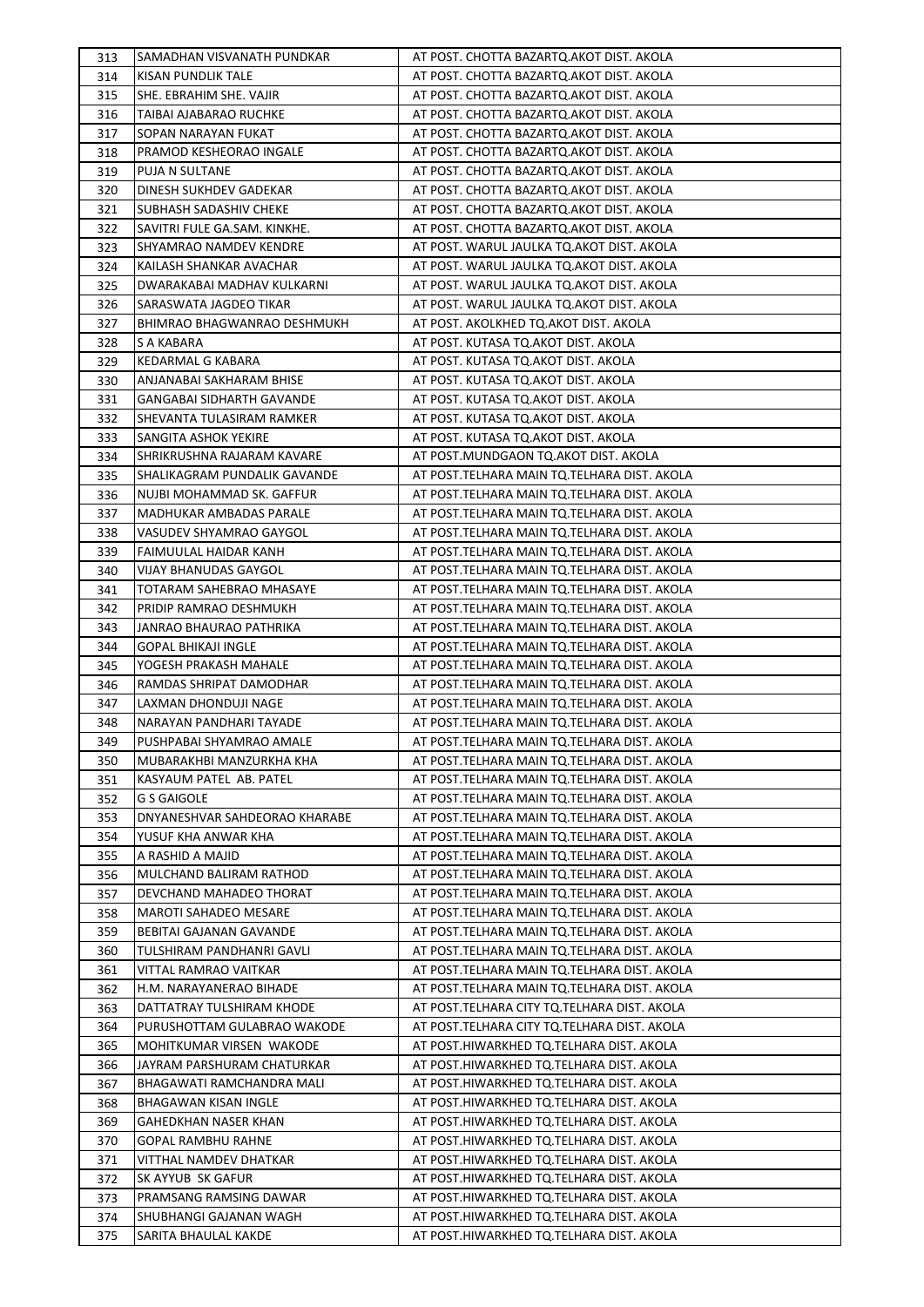| 376 | USHA PITA SHANKAR MANKAR       | AT POST.BELKHED TQ.TELHARA DIST. AKOLA        |
|-----|--------------------------------|-----------------------------------------------|
| 377 | ANSAR BEG MUJAFR BEG           | AT POST.AADSUL TQ.TELHARA DIST. AKOLA         |
| 378 | SANGITA BHARAT CHANDAK         | AT POST.AADSUL TQ.TELHARA DIST. AKOLA         |
| 379 | JAVED SALAM UALLA KHA          | AT POST.AADSUL TQ.TELHARA DIST. AKOLA         |
| 380 | MINAL GAJANAN KOLHE            | AT POST.ADAGAON BUJRUK TQ.TELHARA DIST. AKOLA |
| 381 | JAYTUNBI BISMILLA KHAN         | AT POST.BALAPUR TQ.BALAPUR DIST. AKOLA        |
| 382 | KISHOR BAPURAO FIRTE           | AT POST.BALAPUR TQ.BALAPUR DIST. AKOLA        |
| 383 | <b>GAHIRABANO HUSEN KHAN</b>   | AT POST.BALAPUR TQ.BALAPUR DIST. AKOLA        |
| 384 | CHANDRASHEKHAR R. KHEDKAR      | AT POST.BALAPUR TQ.BALAPUR DIST. AKOLA        |
| 385 | <b>VISHONATH MHADEO DALI</b>   | AT POST.BALAPUR TQ.BALAPUR DIST. AKOLA        |
| 386 | MOHAMMAD FIROZ ABDUL MUSHABBAR | AT POST.BALAPUR TQ.BALAPUR DIST. AKOLA        |
| 387 | RAHIMODDIN IFORODDIN           | AT POST.BALAPUR TQ.BALAPUR DIST. AKOLA        |
| 388 | MOTI KHA HUSEN KHA             | AT POST.BALAPUR TQ.BALAPUR DIST. AKOLA        |
| 389 | KALIMUNISA YUSUF KHA           | AT POST.BALAPUR TQ.BALAPUR DIST. AKOLA        |
| 390 | SADASHIV AMRUTA SIRSAT         | AT POST.BALAPUR TQ.BALAPUR DIST. AKOLA        |
| 391 | ABHINABI SHEK                  | AT POST.BALAPUR TQ.BALAPUR DIST. AKOLA        |
| 392 | PAKHARABAI VITHOBA SIRSAT      | AT POST.BALAPUR TQ.BALAPUR DIST. AKOLA        |
| 393 | TAPASSU LAKSHMIKANT MANAKIKAR  | AT POST.BALAPUR TQ.BALAPUR DIST. AKOLA        |
| 394 | DURGABAI UMESH DAMODAR         | AT POST.BALAPUR TQ.BALAPUR DIST. AKOLA        |
| 395 | VITTALRAO VASUDEORAO THAKRE    | AT POST.BALAPUR TQ.BALAPUR DIST. AKOLA        |
| 396 | SAVITRYIBAI MAGASVRGIY BHUDDES | AT POST.BALAPUR TQ.BALAPUR DIST. AKOLA        |
| 397 | DILIP WAMANRAO THOTE           | AT POST.URAL TQ.BALAPUR DIST. AKOLA           |
| 398 | BISMILLA TANU DESHMUKH         | AT POST.URAL TQ.BALAPUR DIST. AKOLA           |
| 399 | BABARAO RAMCHNDR GADEKAR       | AT POST.URAL TQ.BALAPUR DIST. AKOLA           |
| 400 | SIDDHESWAR MANIK VAKDE         | AT POST.URAL TQ.BALAPUR DIST. AKOLA           |
| 401 | SUNITA RAMDAS SURE             | AT POST.URAL TQ.BALAPUR DIST. AKOLA           |
| 402 | SHALIGRAM PANDURANG WANKHADE   | AT POST.URAL TQ.BALAPUR DIST. AKOLA           |
| 403 | LAKXMAN NATUJI INGALE          | AT POST.URAL TQ.BALAPUR DIST. AKOLA           |
| 404 | VIJAY LAXMAN ZATALE            | AT POST.URAL TQ.BALAPUR DIST. AKOLA           |
| 405 | SUNIL DEVLAL TAYADE            | AT POST.URAL TQ.BALAPUR DIST. AKOLA           |
| 406 | VIJAY DEVIDAS CHANDANGOLE      | AT POST.URAL TQ.BALAPUR DIST. AKOLA           |
| 407 | BHAGVAN KASIRAM NIKHADE        | AT POST.URAL TQ.BALAPUR DIST. AKOLA           |
| 408 | DIGAMBAR BHIKU DHOK            | AT POST.URAL TQ.BALAPUR DIST. AKOLA           |
| 409 | KULSWAMINI SWA SAH SAMUH       | AT POST.URAL TQ.BALAPUR DIST. AKOLA           |
| 410 | JAY MALHAR SHETKARI BACHATGAT  | AT POST.URAL TQ.BALAPUR DIST. AKOLA           |
| 411 | WAMAN NAMDEV NAKASKAR          | AT POST. WADEGAON TO. BALAPUR DIST. AKOLA     |
| 412 | TUKARAM DABU DHANOKAR          | AT POST.WADEGAON TQ.BALAPUR DIST. AKOLA       |
| 413 | MAHADEV GOVIND NAKASKAR        | AT POST. WADEGAON TO. BALAPUR DIST. AKOLA     |
| 414 | PRALHAD NATTHUJI MANKAR        | AT POST. WADEGAON TO BALAPUR DIST. AKOLA      |
| 415 | UTTAM RAJARAM LADE             | AT POST. WADEGAON TO. BALAPUR DIST. AKOLA     |
|     | MADHUKAR MOTIRAM INGALE        | AT POST. WADEGAON TO. BALAPUR DIST. AKOLA     |
| 416 | SADASHIV JAYRAM NAVKAR         |                                               |
| 417 |                                | AT POST. WADEGAON TO. BALAPUR DIST. AKOLA     |
| 418 | SHRIRAM GOVINDRAO LABHADE      | AT POST. WADEGAON TO. BALAPUR DIST. AKOLA     |
| 419 | MUGUTRAO PANDURANG AVACHAR     | AT POST.WADEGAON TQ.BALAPUR DIST. AKOLA       |
| 420 | Z P P SHALA WADEGAON           | AT POST. WADEGAON TO. BALAPUR DIST. AKOLA     |
| 421 | PANDURAG PANDHARI TARHALE      | AT POST. WADEGAON TO BALAPUR DIST. AKOLA      |
| 422 | RAMESH A DALU                  | AT POST.WADEGAON TQ.BALAPUR DIST. AKOLA       |
| 423 | DHAMMPAL GOWARDHAN DONGARE     | AT POST.WADEGAON TQ.BALAPUR DIST. AKOLA       |
| 424 | LAXMAN HARIBHAU GHATOL         | AT POST.WADEGAON TQ.BALAPUR DIST. AKOLA       |
| 425 | KOUSALYABAI SADASHIV PIMPALE   | AT POST.WADEGAON TQ.BALAPUR DIST. AKOLA       |
| 426 | VIMAL PANDHAREE NAVAKAR        | AT POST. WADEGAON TO. BALAPUR DIST. AKOLA     |
| 427 | SUKLHADEO NAGOJEE MASANE       | AT POST. WADEGAON TO. BALAPUR DIST. AKOLA     |
| 428 | CHAKRADHAR SHRIDHAR NAKASKAR   | AT POST. WADEGAON TO. BALAPUR DIST. AKOLA     |
| 429 | HARSHAVARDHAN SANGOJI SHELAKE  | AT POST. WADEGAON TO BALAPUR DIST. AKOLA      |
| 430 | PRI SARSWATI VIDYA DEGAON      | AT POST.WADEGAON TQ.BALAPUR DIST. AKOLA       |
| 431 | CHANDA PRAKASH GADEKAR         | AT POST.WADEGAON TQ.BALAPUR DIST. AKOLA       |
| 432 | USHABAI SANTOSH NERKAR         | AT POST. WADEGAON TO BALAPUR DIST. AKOLA      |
| 433 | SUNIL GULABRAO MANKAR          | AT POST. WADEGAON TO BALAPUR DIST. AKOLA      |
| 434 | MAROTI JANKIRAM HATOLE         | AT POST. WADEGAON TO BALAPUR DIST. AKOLA      |
| 435 | JAYSHREE HARIDAS TALWARE       | AT POST.WADEGAON TQ.BALAPUR DIST. AKOLA       |
| 436 | SHALU NAGARAO KALE             | AT POST.WADEGAON TQ.BALAPUR DIST. AKOLA       |
| 437 | DHAMM SAMRAT CHARITABLE TRUST  | AT POST. WADEGAON TO BALAPUR DIST. AKOLA      |
| 438 | KAUSALYABAI NARAYAN DABHADE    | AT POST. WADEGAON TO BALAPUR DIST. AKOLA      |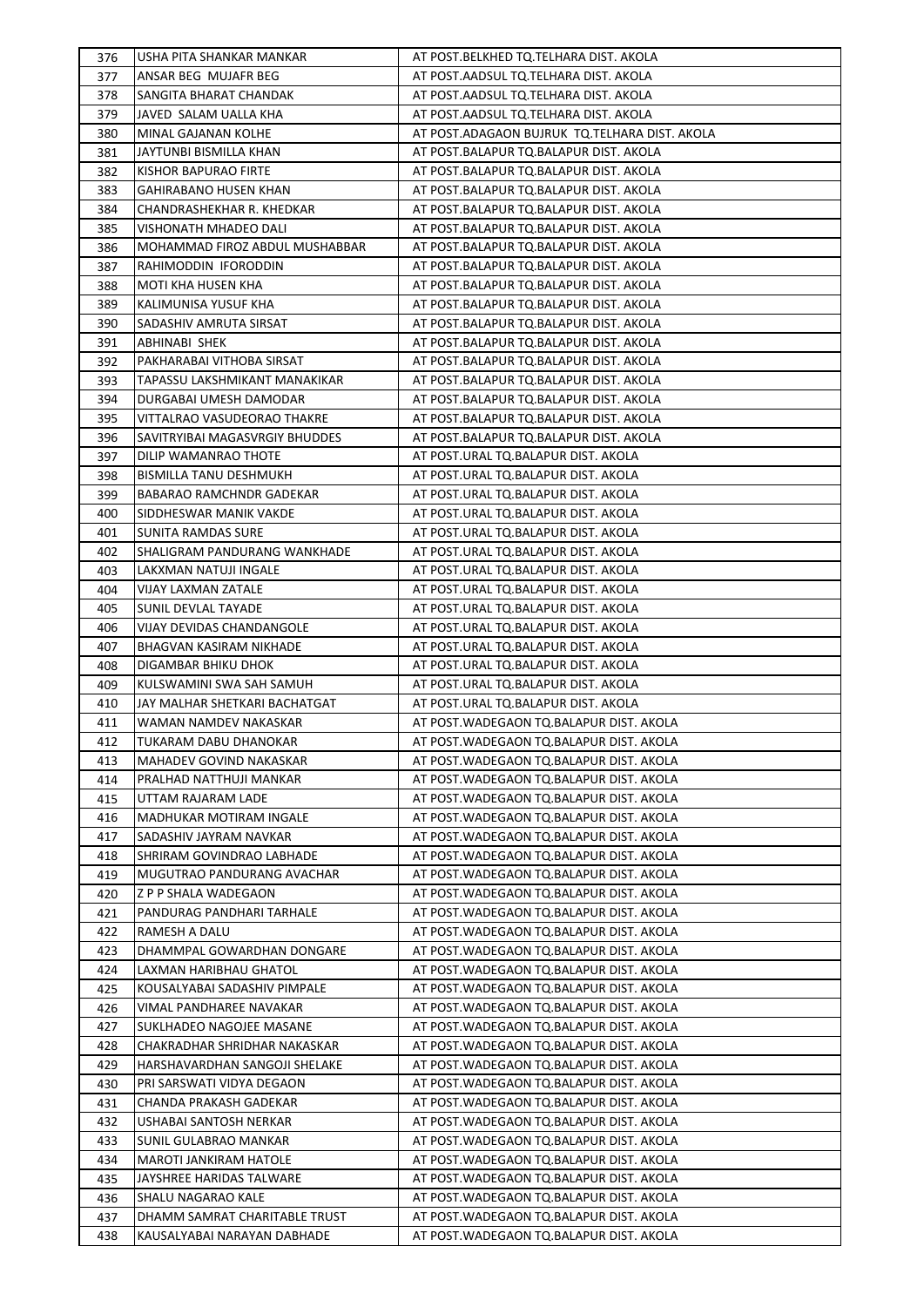| 439 | TATHAGAT SW SAH BACHAT GAT         | AT POST.WADEGAON TQ.BALAPUR DIST. AKOLA           |
|-----|------------------------------------|---------------------------------------------------|
| 440 | S. SADIK S. ABDULA                 | AT POST.NIMBA TQ.BALAPUR DIST. AKOLA              |
| 441 | ARUNAPPA PUJAAPPA MITKARI          | AT POST.NIMBA TQ.BALAPUR DIST. AKOLA              |
| 442 | SUNIL ONKAR WANKHADE               | AT POST.NIMBA TQ.BALAPUR DIST. AKOLA              |
| 443 | SHILABAI JAGANATH BONDRE           | AT POST.NIMBA TQ.BALAPUR DIST. AKOLA              |
| 444 | SAYABAI D WANKHADE                 | AT POST.NIMBA TQ.BALAPUR DIST. AKOLA              |
| 445 | ARCHANA RAJESH BHAGAT              | AT POST.NIMBA TQ.BALAPUR DIST. AKOLA              |
| 446 | PARASNATH G V SANSTHA PARAS        | AT POST.PARAS TQ.BALAPUR DIST. AKOLA              |
| 447 | <b>BHIMRAO SHAMRAO GULDEVKAR</b>   | AT POST.PARAS TO.BALAPUR DIST. AKOLA              |
| 448 | SHE LATIF SHE MAHEBUB              | AT POST.PARAS TQ.BALAPUR DIST. AKOLA              |
| 449 | JAPHERBI SHE LATIF                 | AT POST.PARAS TQ.BALAPUR DIST. AKOLA              |
| 450 | VANDANA NARAYAN VISHRKAR           | AT POST.PARAS TQ.BALAPUR DIST. AKOLA              |
| 451 | KALPANA DHARMA TAYADE              | AT POST.PARAS TQ.BALAPUR DIST. AKOLA              |
| 452 | <b>GANESH HURIPAD MANDAL PARAS</b> | AT POST.PARAS TQ.BALAPUR DIST. AKOLA              |
| 453 | SHE USMAN A RAJAK                  | AT POST.PARAS TQ.BALAPUR DIST. AKOLA              |
| 454 | SHOBHA SHRIKRUSHN JADHAO           | AT POST.PARAS TQ.BALAPUR DIST. AKOLA              |
| 455 | NAGORAO MAHADEVRAO INGOLE          | AT POST.HATRUN TQ.BALAPUR DIST. AKOLA             |
| 456 | LAXMI GANUJI AVATIRAK              | AT POST. VYALA TQ. BALAPUR DIST. AKOLA            |
| 457 | AMBEDAKAR S B GAT VYALA            | AT POST. VYALA TQ. BALAPUR DIST. AKOLA            |
| 458 | BASHIRKHA MEHMUDKHA                | AT POST.PATUR TQ.PATUR DIST. AKOLA                |
| 459 | VASUDEV VISHVNATH GAVANDE          | AT POST.PATUR TQ.PATUR DIST. AKOLA                |
| 460 | DNYANDEO KISAN ANDHARE             | AT POST.PATUR TQ.PATUR DIST. AKOLA                |
| 461 | SURTABAI DEVSING RATHOD            | AT POST.PATUR TQ.PATUR DIST. AKOLA                |
| 462 | SUKHADEO SHIVRAM BORKAR            | AT POST.PATUR TQ.PATUR DIST. AKOLA                |
| 463 | <b>MOHAN RAMAJI KHULE</b>          | AT POST.PATUR TQ.PATUR DIST. AKOLA                |
| 464 | RUSHTAM BABARAO GHUGE              | AT POST.PATUR TQ.PATUR DIST. AKOLA                |
| 465 | SHE YASIN SHE MUSA                 | AT POST.PATUR TQ.PATUR DIST. AKOLA                |
| 466 | VITHOBA AMBAJI DHAKE               | AT POST.PATUR TQ.PATUR DIST. AKOLA                |
| 467 | MAJIDKHA MAHEMUDKHA                | AT POST.PATUR TQ.PATUR DIST. AKOLA                |
| 468 | PANCHFULA VISHWNATH DEVKAR         | AT POST.PATUR TQ.PATUR DIST. AKOLA                |
| 469 | SANDIP MANAJI BARATE               | AT POST.PATUR TQ.PATUR DIST. AKOLA                |
| 470 | <b>GANESH TUKARAM SELKE</b>        | AT POST.PATUR TQ.PATUR DIST. AKOLA                |
| 471 | NARAYAN AMRUTA PANDE               | AT POST.PATUR TQ.PATUR DIST. AKOLA                |
| 472 | RATNABAI SANJAY KALYANKAR          | AT POST.PATUR TQ.PATUR DIST. AKOLA                |
| 473 | RADHABAI RAGHO SHENDE              | AT POST.PATUR TQ.PATUR DIST. AKOLA                |
| 474 | <b>BALIBAI BACHU RATHOD</b>        | AT POST.PATUR TQ.PATUR DIST. AKOLA                |
| 475 | <b>SANJAY RAJRATAN INGLE</b>       | AT POST.PATUR TQ.PATUR DIST. AKOLA                |
| 476 | VARSHA VISHWAMBHAR ANDHARE         | AT POST.PATUR TQ.PATUR DIST. AKOLA                |
| 477 | RATHOD ELECTRICAL                  | AT POST.CHANNI TQ.PATUR DIST. AKOLA               |
| 478 | BHAURAAO HARIBHAU TALE             | AT POST.CHANNI TQ.PATUR DIST. AKOLA               |
| 479 | DAMODAR L JADHAV                   | AT POST.CHANNI TQ.PATUR DIST. AKOLA               |
| 480 | VASANTA KISAN GAWLI                | AT POST.CHANNI TQ.PATUR DIST. AKOLA               |
| 481 | MANGALA M CHANKAR                  | AT POST.CHANNI TQ.PATUR DIST. AKOLA               |
| 482 | BALKUSHAN MAROTI DAKHORE           | AT POST.CHANNI TQ.PATUR DIST. AKOLA               |
| 483 | MADHUKAR KISAN KASOD               | AT POST.CHANNI TQ.PATUR DIST. AKOLA               |
| 484 | ASHISH RAMBHAU LANDE               | AT POST.CHANNI TQ.PATUR DIST. AKOLA               |
| 485 | PARWATABAI GANGARAM DHANDARE       | AT POST.CHANNI TQ.PATUR DIST. AKOLA               |
| 486 | LILABAI DASHARAT DEVKATE           | AT POST.CHANNI TQ.PATUR DIST. AKOLA               |
| 487 | SHOBHA MADHUKAR JAVLE              | AT POST.CHANNI TQ.PATUR DIST. AKOLA               |
| 488 | JAY DURGA M BGAT SAVARGAON         | AT POST.CHANNI TQ.PATUR DIST. AKOLA               |
| 489 | JAY SANTOSHI MATA GAT VASALI       | AT POST.CHANNI TQ.PATUR DIST. AKOLA               |
| 490 | KESHARBAI LAXMAN KARAPE            | AT POST.ALEGAON TQ.PATUR DIST. AKOLA              |
| 491 | MANGU SAKARU RATHOD                | AT POST.ALEGAON TQ.PATUR DIST. AKOLA              |
| 492 | KASABAI BHAGWAN KHARAT             | AT POST.VIWARA BHABULGAON TQ.PATUR DIST. AKOLA    |
| 493 | PRAKASH T JADHAV                   | AT POST.SASTI TQ.PATUR DIST. AKOLA                |
| 494 | RAMDAS OKAJI JAMNIK                | AT POST.MURTIZAPUR MAIN TQ.MURTIZAPUR DIST. AKOLA |
| 495 | RAGHUNATH NAMDEORAO JADHAV         | AT POST.MURTIZAPUR MAIN TQ.MURTIZAPUR DIST. AKOLA |
| 496 | SITABAI RAMBHAU KATYARMAL          | AT POST.MURTIZAPUR MAIN TQ.MURTIZAPUR DIST. AKOLA |
| 497 | RAMESHVAR GOPALSHING RATHOD        | AT POST.MURTIZAPUR MAIN TQ.MURTIZAPUR DIST. AKOLA |
| 498 | MOHAN SUKHDEV SARDAR               | AT POST.MURTIZAPUR MAIN TQ.MURTIZAPUR DIST. AKOLA |
| 499 | MANIK DAMODAR SONOWANE             | AT POST.MURTIZAPUR MAIN TQ.MURTIZAPUR DIST. AKOLA |
| 500 | <b>SURESH SUBHASH TODALE</b>       | AT POST.MURTIZAPUR MAIN TQ.MURTIZAPUR DIST. AKOLA |
| 501 | KALVANTABAI SHIVCHANDR SOLANKE     | AT POST.MURTIZAPUR MAIN TQ.MURTIZAPUR DIST. AKOLA |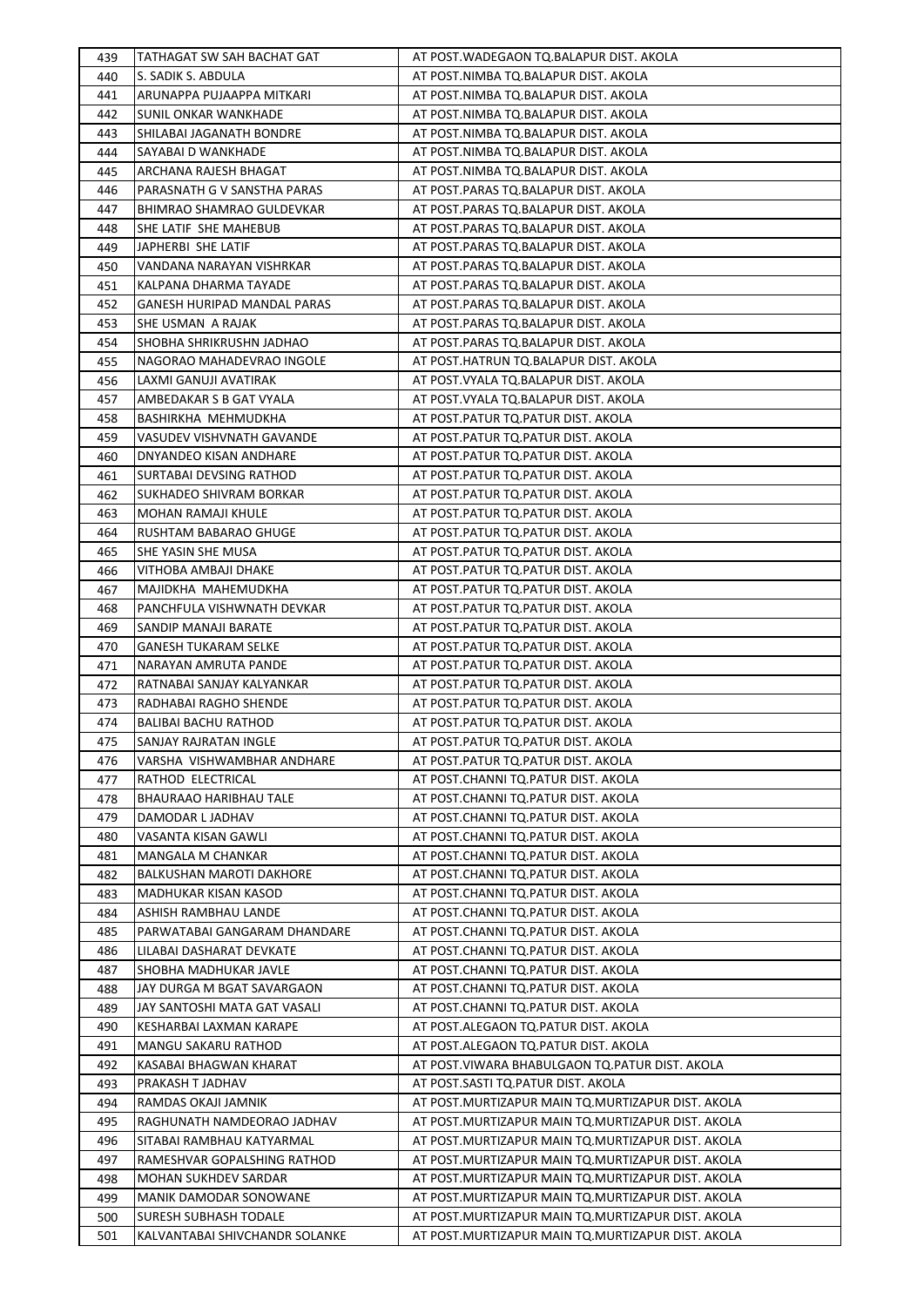| 502 | TYANBK SHANKARSA GHULHANE          | AT POST.MURTIZAPUR MAIN TQ.MURTIZAPUR DIST. AKOLA        |
|-----|------------------------------------|----------------------------------------------------------|
| 503 | PHARUKBAI GHANDHIJI SOLANKE        | AT POST. MURTIZAPUR MAIN TO. MURTIZAPUR DIST. AKOLA      |
| 504 | ANKUSH NAPIRAO MOHITE              | AT POST.MURTIZAPUR MAIN TQ.MURTIZAPUR DIST. AKOLA        |
| 505 | A. JALIL A. GAFFAR                 | AT POST.MURTIZAPUR MAIN TQ.MURTIZAPUR DIST. AKOLA        |
| 506 | REKHATAI PANDURANG CHAPATE         | AT POST.MURTIZAPUR MAIN TQ.MURTIZAPUR DIST. AKOLA        |
| 507 | LALITABAI PREMSING RATHOD          | AT POST.MURTIZAPUR MAIN TQ.MURTIZAPUR DIST. AKOLA        |
| 508 | <b>MANOJ RAMDAS GAVANDE</b>        | AT POST.MURTIZAPUR MAIN TQ.MURTIZAPUR DIST. AKOLA        |
| 509 | MANKARNABAI MOTIRAM INGALE         | AT POST.MURTIZAPUR MAIN TQ.MURTIZAPUR DIST. AKOLA        |
| 510 | <b>VIJEY SHIVLAL GUGULE</b>        | AT POST.MURTIZAPUR MAIN TQ.MURTIZAPUR DIST. AKOLA        |
| 511 | <b>UBAID ABED ARAB</b>             | AT POST. MURTIZAPUR MAIN TO. MURTIZAPUR DIST. AKOLA      |
| 512 | VANDANA ARVINDJI BHARNE            | AT POST. MURTIZAPUR MAIN TO. MURTIZAPUR DIST. AKOLA      |
| 513 | RAVISHANKAR SAKHARAM TOPLE         | AT POST.MURTIZAPUR MAIN TO.MURTIZAPUR DIST. AKOLA        |
| 514 | AIE & GAS, MPSP CLUSTER KIN        | AT POST.MURTIZAPUR MAIN TO.MURTIZAPUR DIST. AKOLA        |
| 515 | VANHKKA SAMITY KAMATA KINKHED      | AT POST.MURTIZAPUR MAIN TQ.MURTIZAPUR DIST. AKOLA        |
| 516 | VANHHAK SAMITI SHEND(KAHALA)       | AT POST.MURTIZAPUR MAIN TO.MURTIZAPUR DIST. AKOLA        |
| 517 | JAY SAHAKAR SWA.SAH.BA.GAT         | AT POST. MURTIZAPUR MAIN TO. MURTIZAPUR DIST. AKOLA      |
| 518 | GAJANAN M. MAHILA B. GAT           | AT POST. MURTIZAPUR MAIN TO. MURTIZAPUR DIST. AKOLA      |
| 519 | JIVAN DUDH UTPADAK S.S.            | AT POST.MURTIZAPUR MAIN TQ.MURTIZAPUR DIST. AKOLA        |
| 520 | SAHEBRAO PURNAJI BHOPALE           | AT POST.MURTIZAPUR MARKET YARD TQ.MURTIZAPUR DIST. AKOLA |
| 521 | MURLIDHAR TRAMBAK KAMBE            | AT POST.MURTIZAPUR MARKET YARD TQ.MURTIZAPUR DIST. AKOLA |
| 522 | SHAYMRAO VISHNUJI DHOKAL           | AT POST.MURTIZAPUR MARKET YARD TQ.MURTIZAPUR DIST. AKOLA |
| 523 | MADURABAI D JAMNIK                 | AT POST.MURTIZAPUR MARKET YARD TO.MURTIZAPUR DIST. AKOLA |
| 524 | MOHD. JAMIR M TAMIN                | AT POST.MURTIZAPUR MARKET YARD TQ.MURTIZAPUR DIST. AKOLA |
| 525 | RUPRAO GOVINDRAO WAKODE            | AT POST.MURTIZAPUR MARKET YARD TO.MURTIZAPUR DIST. AKOLA |
| 526 | MAHADEV KISAN BAVANE               | AT POST.MURTIZAPUR MARKET YARD TQ.MURTIZAPUR DIST. AKOLA |
| 527 | MAMTA JAGDEVRAO WAHURWAGH          | AT POST.MURTIZAPUR MARKET YARD TQ.MURTIZAPUR DIST. AKOLA |
| 528 | KAMALABAI R ANBHORE                | AT POST.MURTIZAPUR MARKET YARD TQ.MURTIZAPUR DIST. AKOLA |
| 529 | <b>VIJAY R INGOLE</b>              | AT POST.MURTIZAPUR MARKET YARD TO.MURTIZAPUR DIST. AKOLA |
| 530 | SUBHADRABAI NAMDEV GHAN            | AT POST.MURTIZAPUR MARKET YARD TQ.MURTIZAPUR DIST. AKOLA |
| 531 | SGADAGE MAHARAJ BACHAT GAT         | AT POST.MURTIZAPUR MARKET YARD TQ.MURTIZAPUR DIST. AKOLA |
| 532 | M.PRVARTAK.N.P.U.J,DURGWADA        | AT POST.MURTIZAPUR MARKET YARD TQ.MURTIZAPUR DIST. AKOLA |
| 533 | SUDHIR RANGRAO TIDAKE              | AT POST.MURTIZAPUR CITY TQ.MURTIZAPUR DIST. AKOLA        |
| 534 | HIMMAT BHAWANI KHADE               | AT POST. MURTIZAPUR CITY TO. MURTIZAPUR DIST. AKOLA      |
| 535 | RAMBHAO MAHADEV MODAK              | AT POST.MURTIZAPUR CITY TQ.MURTIZAPUR DIST. AKOLA        |
| 536 | <b>WASUDEV SUKHADEV LOKANDE</b>    | AT POST.MURTIZAPUR CITY TQ.MURTIZAPUR DIST. AKOLA        |
| 537 | OMPRAKESH MUNIDAS RAMKER           | AT POST. MURTIZAPUR CITY TO. MURTIZAPUR DIST. AKOLA      |
| 538 | <b>HARIBKHA SUBHAN KHA</b>         | AT POST. MURTIZAPUR CITY TQ. MURTIZAPUR DIST. AKOLA      |
| 539 | <b>GANESH PUNDLIK GODASE</b>       | AT POST.MURTIZAPUR CITY TQ.MURTIZAPUR DIST. AKOLA        |
| 540 | SUDHAKAR RAMKRUSHNA FISAKE         | AT POST.MURTIZAPUR CITY TQ.MURTIZAPUR DIST. AKOLA        |
| 541 | LAXMAN AMRUTRAO JADHAV             | AT POST. MURTIZAPUR CITY TO. MURTIZAPUR DIST. AKOLA      |
| 542 | MANKARNA MAHADEV SARAP             | AT POST.MURTIZAPUR CITY TQ.MURTIZAPUR DIST. AKOLA        |
| 543 | OMKAR BOMRAJI INGALE               | AT POST. MURTIZAPUR CITY TO. MURTIZAPUR DIST. AKOLA      |
| 544 | HARI AWAICHT JADHAV                | AT POST.MURTIZAPUR CITY TQ.MURTIZAPUR DIST. AKOLA        |
| 545 | MANDABAI SUDHAKAR SHINDE           | AT POST.MURTIZAPUR CITY TQ.MURTIZAPUR DIST. AKOLA        |
| 546 | KU. SANGEETA D VAKPANJAR           | AT POST.MURTIZAPUR CITY TQ.MURTIZAPUR DIST. AKOLA        |
| 547 | <b>GADGE MHARAJ YOUK KRIDA SOC</b> | AT POST.MURTIZAPUR CITY TO.MURTIZAPUR DIST. AKOLA        |
| 548 | SITABAI SURYABHAN TAYADE           | AT POST.MANA TQ.MURTIZAPUR DIST. AKOLA                   |
| 549 | RAMCHANDRA GANPAT SOLNKE           | AT POST.MANA TQ.MURTIZAPUR DIST. AKOLA                   |
| 550 | <b>BHIMRAO P GULHANE</b>           | AT POST.MANA TQ.MURTIZAPUR DIST. AKOLA                   |
| 551 | SUKHDEV WAMAN INGLE                | AT POST.MANA TQ.MURTIZAPUR DIST. AKOLA                   |
| 552 | A SAID ISAMODDIN                   | AT POST.MANA TQ.MURTIZAPUR DIST. AKOLA                   |
| 553 | NIKHIL GANESHRAO INGLE             | AT POST.MANA TQ.MURTIZAPUR DIST. AKOLA                   |
| 554 | TATERAM BLIRAM SONKAMBLE           | AT POST.MANA TQ.MURTIZAPUR DIST. AKOLA                   |
| 555 | UMESH CHAMPAT INGLE                | AT POST.MANA TQ.MURTIZAPUR DIST. AKOLA                   |
| 556 | <b>GOVIND LAKSHMAN DHURVE</b>      | AT POST.KURUM TQ.MURTIZAPUR DIST. AKOLA                  |
| 557 | YASHODABAI A CHANDAK               | AT POST.KURUM TQ.MURTIZAPUR DIST. AKOLA                  |
| 558 | SHILA ANAND BAJAD                  | AT POST.KURUM TQ.MURTIZAPUR DIST. AKOLA                  |
| 559 | FUNFABAI VITTALRAO BAJD            | AT POST.KURUM TQ.MURTIZAPUR DIST. AKOLA                  |
| 560 | LILA MAHADEV VITIWALE              | AT POST.KURUM TQ.MURTIZAPUR DIST. AKOLA                  |
| 561 | USHA SUDHAKAR HOLE                 | AT POST.KURUM TQ.MURTIZAPUR DIST. AKOLA                  |
| 562 | CHNDRKLA NANA BAJAD                | AT POST.KURUM TQ.MURTIZAPUR DIST. AKOLA                  |
| 563 | JANRAO CHANDRABHAN RAMTEKE         | AT POST.KURUM TQ.MURTIZAPUR DIST. AKOLA                  |
| 564 | DILIP MAHADEV BANSOD               | AT POST.KURUM TQ.MURTIZAPUR DIST. AKOLA                  |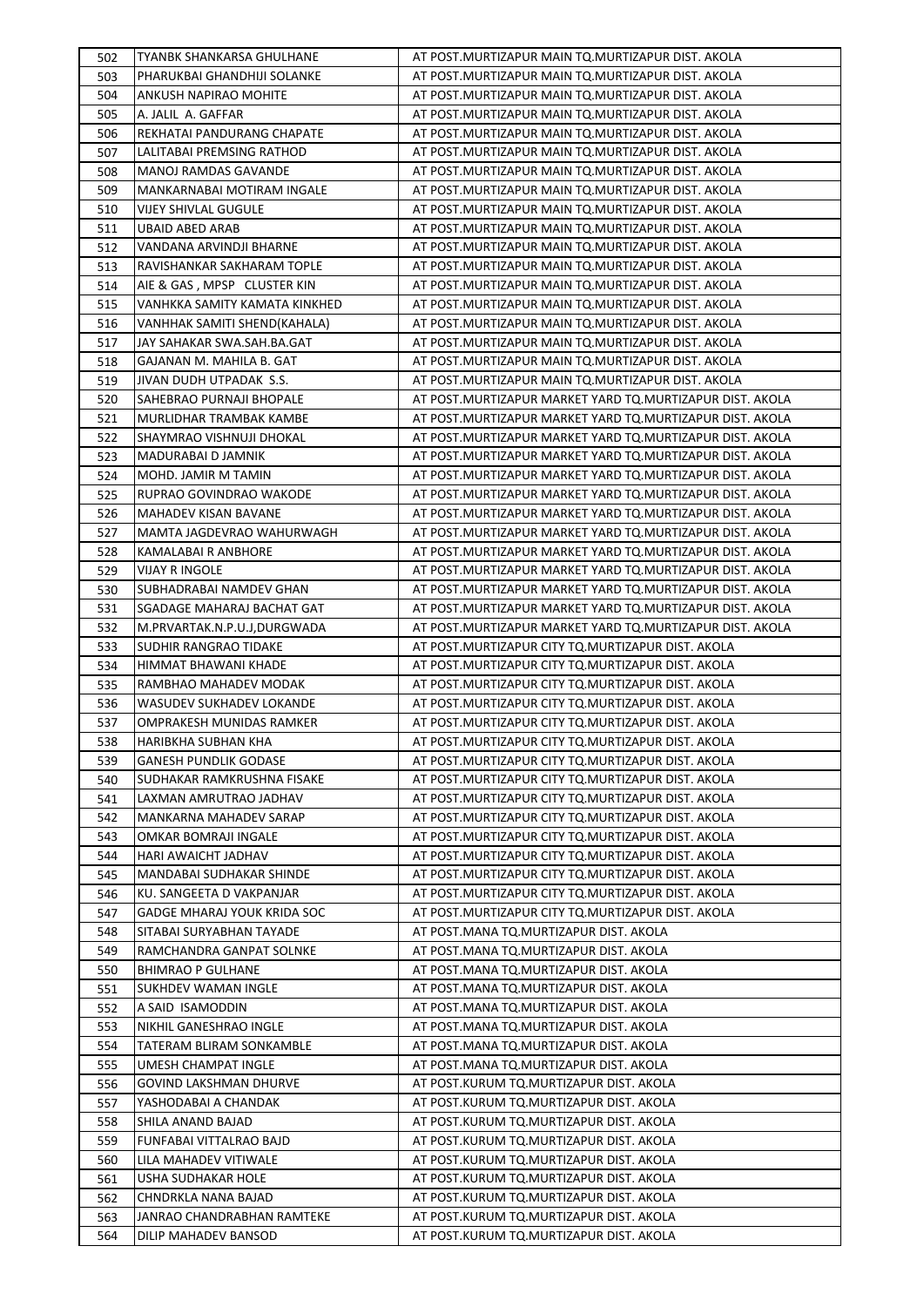| 565        | <b>BHAGINATHI SUKADEV NINGHOT</b>                   | AT POST.KURUM TQ.MURTIZAPUR DIST. AKOLA                                                      |
|------------|-----------------------------------------------------|----------------------------------------------------------------------------------------------|
| 566        | MANKARNA MANOHAR DEULKAR                            | AT POST.KURUM TO.MURTIZAPUR DIST. AKOLA                                                      |
| 567        | VAISHALI SANTOSH THAKARE                            | AT POST.KURUM TQ.MURTIZAPUR DIST. AKOLA                                                      |
| 568        | PANABAI KHAI CHOHAN                                 | AT POST.KURUM TQ.MURTIZAPUR DIST. AKOLA                                                      |
| 569        | VASANTA SHAMRAO SAIRASE                             | AT POST.KURUM TQ.MURTIZAPUR DIST. AKOLA                                                      |
| 570        | <b>BIBIKHATUN GULAMAHAMADO</b>                      | AT POST.KURUM TQ.MURTIZAPUR DIST. AKOLA                                                      |
| 571        | <b>BABI MAHADEV SULTANE</b>                         | AT POST.KURUM TQ.MURTIZAPUR DIST. AKOLA                                                      |
| 572        | BHAURAO JANGLUJI SARDAR                             | AT POST.KURUM TQ.MURTIZAPUR DIST. AKOLA                                                      |
| 573        | SHEKH BASHIR SHEKH MAJEET                           | AT POST.KURUM TQ.MURTIZAPUR DIST. AKOLA                                                      |
| 574        | NAVDURGA MAH B G KHODAD                             | AT POST.KURUM TQ.MURTIZAPUR DIST. AKOLA                                                      |
| 575        | PANIPUROTHA YO DEKHBHAL PIMPAL                      | AT POST.KARANJA MAIN.TQ.KARANJA DIST. WASHIM                                                 |
| 576        | YADAV PURNAJI RAUT                                  | AT POST.KARANJA MAIN.TQ.KARANJA DIST. WASHIM                                                 |
| 577        | <b>GAUTAM SHANKAR BHISE</b>                         | AT POST.KARANJA MAIN.TQ.KARANJA DIST. WASHIM                                                 |
| 578        | SURESH TRAMBAK KALE                                 | AT POST.KARANJA MAIN.TQ.KARANJA DIST. WASHIM                                                 |
| 579        | RAMESH RAYJI MAHALLE                                | AT POST.KARANJA MAIN.TQ.KARANJA DIST. WASHIM                                                 |
| 580        | P N KHAWALE                                         | AT POST.KARANJA MAIN.TQ.KARANJA DIST. WASHIM                                                 |
| 581        | <b>BANDU SITARAM AVATADE</b>                        | AT POST.KARANJA MAIN.TQ.KARANJA DIST. WASHIM                                                 |
| 582        | <b>MAROTI SURYBHAN KALE</b>                         | AT POST.KARANJA MAIN.TQ.KARANJA DIST. WASHIM                                                 |
| 583        | CHANDRAMANI DAULAT THAKARE                          | AT POST.KARANJA MAIN.TQ.KARANJA DIST. WASHIM                                                 |
| 584        | PISABAI TUKARAM MANWAR                              | AT POST.KARANJA MAIN.TQ.KARANJA DIST. WASHIM                                                 |
| 585        | BHASKAR MAHADEO SHAKAR                              | AT POST.KARANJA MAIN.TQ.KARANJA DIST. WASHIM                                                 |
| 586        | BALKRUSHNA ZADBAJI PATIL                            | AT POST.KARANJA MAIN.TQ.KARANJA DIST. WASHIM                                                 |
| 587        | VINAYAK BALIRAM AATHAWALE                           | AT POST.KARANJA MAIN.TQ.KARANJA DIST. WASHIM                                                 |
| 588        | KASHIRAM SAKHARAM AADE                              | AT POST.KARANJA MAIN.TQ.KARANJA DIST. WASHIM                                                 |
| 589        | KAMAL SACCHIDANAND ZAVAR                            | AT POST.KARANJA MAIN.TQ.KARANJA DIST. WASHIM                                                 |
| 590        | ANJALI SUNIL ZAVAR                                  | AT POST.KARANJA MAIN.TQ.KARANJA DIST. WASHIM                                                 |
| 591        | RAJKUMAR KASHIRAM RATHOD                            | AT POST.KARANJA MAIN.TQ.KARANJA DIST. WASHIM                                                 |
| 592        | VINATAI SANJAYKUMAR THORAT                          | AT POST.KARANJA MAIN.TQ.KARANJA DIST. WASHIM                                                 |
| 593        | JAFARUNISA ABDUL RAFIK                              | AT POST.KARANJA MAIN.TQ.KARANJA DIST. WASHIM                                                 |
| 594        | A MUJIB A. GAFFAR                                   | AT POST.KARANJA MAIN.TQ.KARANJA DIST. WASHIM                                                 |
| 595        | BABAN MAHADEV MANVAR                                | AT POST.KARANJA MAIN.TQ.KARANJA DIST. WASHIM                                                 |
| 596        | VIJAY SUKHADEO KHANDEKAR                            | AT POST.KARANJA MAIN.TQ.KARANJA DIST. WASHIM                                                 |
| 597        | GOPICHAND CHANDUJI JADHAO                           | AT POST.KARANJA MAIN.TQ.KARANJA DIST. WASHIM                                                 |
| 598        | BHAURAO GOBRU JADHAO                                | AT POST.KARANJA MAIN.TQ.KARANJA DIST. WASHIM                                                 |
| 599        | RAJARAM GANGARAM GIRHE                              | AT POST.KARANJA MAIN.TQ.KARANJA DIST. WASHIM                                                 |
| 600        | SHRAWAN GULAB KAMBLE                                | AT POST.KARANJA MAIN.TQ.KARANJA DIST. WASHIM                                                 |
| 601        | <b>VIJAY R. JAMODE</b>                              | AT POST.KARANJA MAIN.TQ.KARANJA DIST. WASHIM                                                 |
| 602        | AMBADAS BALIRAM LABDE                               | AT POST.KARANJA MAIN.TQ.KARANJA DIST. WASHIM                                                 |
| 603        | VIJAYA SHYAMKUMAR PATIL                             | AT POST.KARANJA MAIN.TQ.KARANJA DIST. WASHIM<br>AT POST.KARANJA MAIN.TQ.KARANJA DIST. WASHIM |
| 604        | SUJEET RAMDAS BANSOD                                | AT POST.KARANJA MAIN.TO.KARANJA DIST. WASHIM                                                 |
| 605        | GANESH KRUSHNARAO RAJEDHAR<br>MAHADEO GULAB GAVHANE | AT POST.KARANJA MAIN.TQ.KARANJA DIST. WASHIM                                                 |
| 606        | WACHALA BANDUJI EKNAR                               | AT POST.KARANJA MAIN.TQ.KARANJA DIST. WASHIM                                                 |
| 607        | SEETABAI BABARAO JIRE                               | AT POST.KARANJA MAIN.TQ.KARANJA DIST. WASHIM                                                 |
| 608<br>609 | THAKENDRA MOTIRAM RATHOD                            | AT POST.KARANJA MAIN.TQ.KARANJA DIST. WASHIM                                                 |
| 610        | SHABBIR KHA NASIR KHA                               | AT POST.KARANJA MAIN.TQ.KARANJA DIST. WASHIM                                                 |
| 611        | INDUBAI VILAS JADHAV                                | AT POST.KARANJA MAIN.TQ.KARANJA DIST. WASHIM                                                 |
| 612        | SHRI SANT PARSHARAM MAHARAJ S.                      | AT POST.KARANJA MAIN.TQ.KARANJA DIST. WASHIM                                                 |
| 613        | YUVA.SHIASHAYN.KRIDA.VYAM.                          | AT POST.KARANJA MAIN.TQ.KARANJA DIST. WASHIM                                                 |
| 614        | DAVENDRA KISANRAO GHULE                             | AT POST.KARANJA CITY.TQ.KARANJA DIST. WASHIM                                                 |
| 615        | JAWED A A WHID                                      | AT POST.KARANJA CITY.TQ.KARANJA DIST. WASHIM                                                 |
| 616        | VIJAY GANESHRAO KALE                                | AT POST.KARANJA CITY.TQ.KARANJA DIST. WASHIM                                                 |
| 617        | MAHER FARJANA MUKHTAR KHAN                          | AT POST.KARANJA CITY.TQ.KARANJA DIST. WASHIM                                                 |
| 618        | PRINCIPAL SULABHATAI INGOLE JU                      | AT POST.KARANJA CITY.TQ.KARANJA DIST. WASHIM                                                 |
| 619        | <b>GULAB P BAHUTE</b>                               | AT POST.KAMARGAON .TQ.KARANJA DIST. WASHIM                                                   |
| 620        | RAMRAO RAJARAM JOKASHE                              | AT POST.KAMARGAON .TQ.KARANJA DIST. WASHIM                                                   |
| 621        | WAJIRKHA SARDARKHA                                  | AT POST.KAMARGAON .TQ.KARANJA DIST. WASHIM                                                   |
| 622        | PRAMOD AKARAM BHADADE                               | AT POST.KAMARGAON .TQ.KARANJA DIST. WASHIM                                                   |
| 623        | KASHIRAO NIMBAJI WAMKHADE                           | AT POST.KAMARGAON .TQ.KARANJA DIST. WASHIM                                                   |
| 624        | TRAMBAK S CHOKHAT                                   | AT POST.KAMARGAON .TQ.KARANJA DIST. WASHIM                                                   |
| 625        | LAXMAN SITARAM BUTE                                 | AT POST.KAMARGAON .TQ.KARANJA DIST. WASHIM                                                   |
| 626        | U G NANDEKAR                                        | AT POST.KAMARGAON .TQ.KARANJA DIST. WASHIM                                                   |
| 627        | LOUKIK SHANKAR BAYSKAR                              | AT POST.KAMARGAON .TQ.KARANJA DIST. WASHIM                                                   |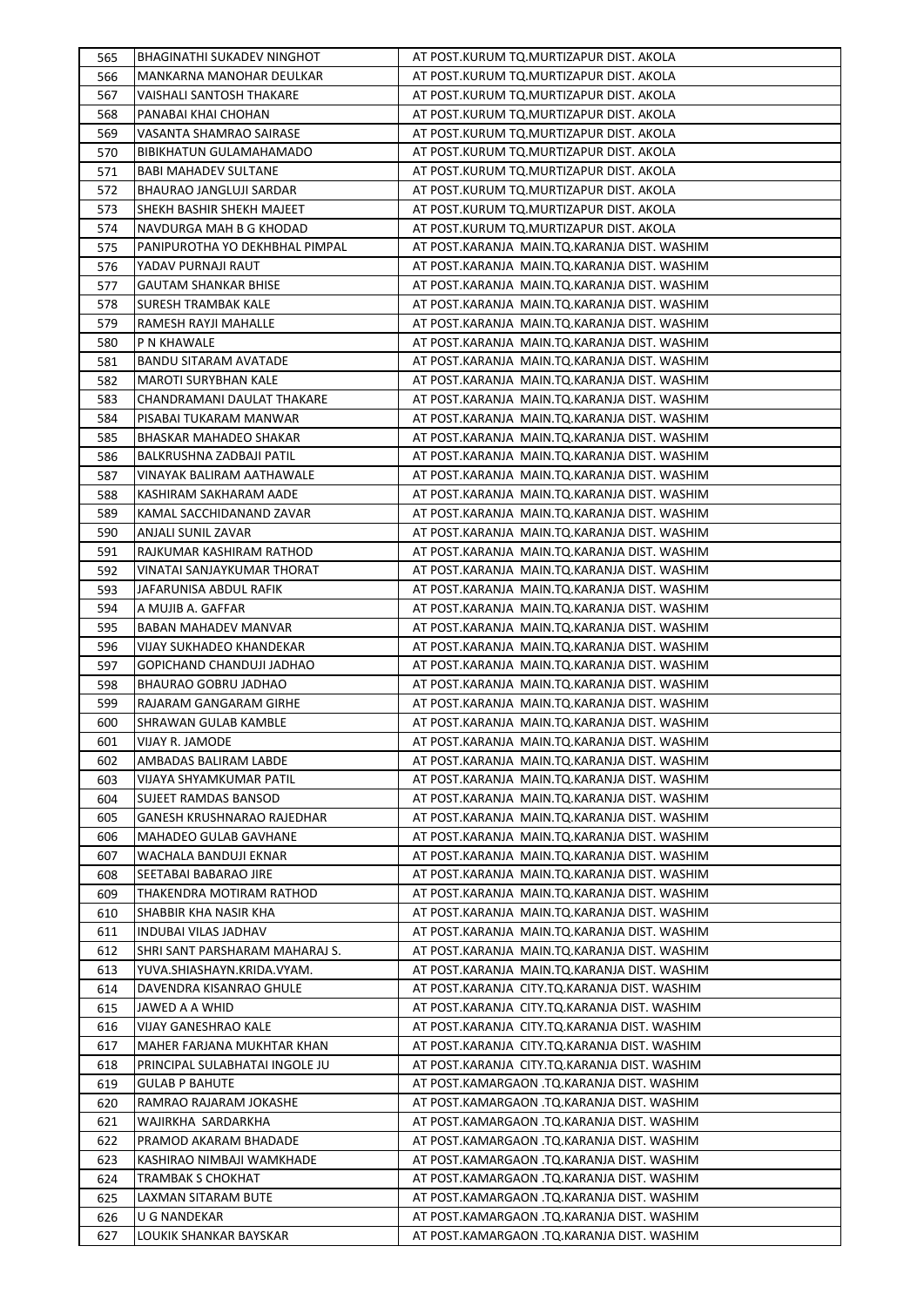| 628        | NAJUKRAO MANIKRAO WANKHADE                              | AT POST.KAMARGAON .TQ.KARANJA DIST. WASHIM                                                                 |
|------------|---------------------------------------------------------|------------------------------------------------------------------------------------------------------------|
| 629        | ANANDRAO LAKSHMAN VAIDHA                                | AT POST.KAMARGAON .TO.KARANJA DIST. WASHIM                                                                 |
| 630        | BAYANABAI SHA.PAWAR                                     | AT POST.KAMARGAON .TQ.KARANJA DIST. WASHIM                                                                 |
| 631        | SUMAN SURESH PADAR                                      | AT POST.KAMARGAON .TQ.KARANJA DIST. WASHIM                                                                 |
| 632        | BABAN NARAYAN BANG                                      | AT POST.KAMARGAON .TQ.KARANJA DIST. WASHIM                                                                 |
| 633        | DASHARATH MAROTHI AATHVALE                              | AT POST.KAMARGAON .TQ.KARANJA DIST. WASHIM                                                                 |
| 634        | SUGRABI M.YAKUB                                         | AT POST.KAMARGAON .TQ.KARANJA DIST. WASHIM                                                                 |
| 635        | <b>GOKUL RUPRAO THORAT</b>                              | AT POST.KAMARGAON .TQ.KARANJA DIST. WASHIM                                                                 |
| 636        | RAMESH R DESHMUKH                                       | AT POST.KAMARGAON .TQ.KARANJA DIST. WASHIM                                                                 |
| 637        | SAROSWATABAI R KUTARMARE                                | AT POST.KAMARGAON .TQ.KARANJA DIST. WASHIM                                                                 |
| 638        | VISHNUPANT KHONDAJI KHIRADE                             | AT POST.KAMARGAON .TQ.KARANJA DIST. WASHIM                                                                 |
| 639        | KUSUMBAI YEKANATHRAO RITHE                              | AT POST.KAMARGAON .TQ.KARANJA DIST. WASHIM                                                                 |
| 640        | NIRMALA Y MADINE                                        | AT POST.KAMARGAON .TQ.KARANJA DIST. WASHIM                                                                 |
| 641        | RAGHUNATH JANRAO AVAGHAD                                | AT POST.KAMARGAON .TQ.KARANJA DIST. WASHIM                                                                 |
| 642        | SANJAY VINAYAK DAHANE                                   | AT POST.KAMARGAON .TQ.KARANJA DIST. WASHIM                                                                 |
| 643        | SHRIDHAR AJABRAO WANKHADE                               | AT POST.KAMARGAON .TQ.KARANJA DIST. WASHIM                                                                 |
| 644        | GOPAL DNYANESHWAR KADU                                  | AT POST.KAMARGAON .TQ.KARANJA DIST. WASHIM                                                                 |
| 645        | SHAHANURBI DAUDSHA                                      | AT POST.KAMARGAON .TQ.KARANJA DIST. WASHIM                                                                 |
| 646        | ADHA SACHI MAHI VIK S BHULODA                           | AT POST.KAMARGAON .TQ.KARANJA DIST. WASHIM                                                                 |
| 647        | RAMKRUSHNA MAROTI GULHANE                               | AT POST.KAMARGAON .TQ.KARANJA DIST. WASHIM                                                                 |
| 648        | KISAN DEVRAO BANDE                                      | AT POST.KAMARGAON .TQ.KARANJA DIST. WASHIM                                                                 |
| 649        | DHANRAJ KASHINATH INGOLE                                | AT POST.UMBARADA BAZAR .TQ.KARANJA DIST. WASHIM                                                            |
| 650        | RANJIT DAULAT SONONE                                    | AT POST.UMBARADA BAZAR .TQ.KARANJA DIST. WASHIM                                                            |
| 651        | ISAN GANPATH INGALE                                     | AT POST.UMBARADA BAZAR .TQ.KARANJA DIST. WASHIM                                                            |
| 652        | LILABAI NARAYAN GULHANE                                 | AT POST.UMBARADA BAZAR .TQ.KARANJA DIST. WASHIM                                                            |
| 653        | DHANRAJ MAHADEV PARTEKI                                 | AT POST.DHANAJ BU .TQ.KARANJA DIST. WASHIM                                                                 |
| 654        | MADHOKAR WAMANRAO MUNDE                                 | AT POST.DHANAJ BU .TQ.KARANJA DIST. WASHIM                                                                 |
| 655        | RAMESHWAR SUDAM LONARE                                  | AT POST.DHANAJ BU .TQ.KARANJA DIST. WASHIM                                                                 |
| 656        | LILABAI PANDURANG RAUT                                  | AT POST.DHANAJ BU .TQ.KARANJA DIST. WASHIM                                                                 |
| 657        | SHRIDHAR AJABRAO WANKHADE                               | AT POST.DHANAJ BU .TQ.KARANJA DIST. WASHIM                                                                 |
| 658        | GOPAL DNYANESHWAR KADU                                  | AT POST.MANBHA .TQ.KARANJA DIST. WASHIM                                                                    |
| 659        | LILABAI PANDURANG RAUT                                  | AT POST.MANBHA .TQ.KARANJA DIST. WASHIM                                                                    |
| 660        | SK RAHIM SK HANIF                                       | AT POST.POHA .TQ.KARANJA DIST. WASHIM                                                                      |
| 661        | <b>SHAM RUPLA PAWAR</b>                                 | AT POST.POHA .TQ.KARANJA DIST. WASHIM                                                                      |
| 662        | SHEKHAR RAMDHAN JADHAV                                  | AT POST.POHA .TQ.KARANJA DIST. WASHIM                                                                      |
| 663        | LAXMAN SUKHADEO SHINDE                                  | AT POST.POHA .TQ.KARANJA DIST. WASHIM                                                                      |
| 664        | <b>MANIK DHANU RATHOD</b>                               | AT POST.POHA .TQ.KARANJA DIST. WASHIM                                                                      |
| 665        | CHANDU RAIBHAN DHONGADE                                 | AT POST.POHA .TQ.KARANJA DIST. WASHIM                                                                      |
| 666        | YASHVANT BHIVAJI BANSOD                                 | AT POST.POHA .TQ.KARANJA DIST. WASHIM                                                                      |
| 667        | GAJANAN NAMDEVRAO CHAUDHARI<br>PUSHPA VASNTRAO FARAS    | AT POST.KAJLESHWAR .TO.KARANJA DIST. WASHIM<br>AT POST.KAJLESHWAR .TO.KARANJA DIST. WASHIM                 |
| 668        |                                                         |                                                                                                            |
| 669        | HIRAMAN TUKARAM DONGARDEVE<br>GARIBNAWAJ DUDH UKAJALESH | AT POST.KAJLESHWAR .TQ.KARANJA DIST. WASHIM<br>AT POST.KAJLESHWAR .TQ.KARANJA DIST. WASHIM                 |
| 670        |                                                         |                                                                                                            |
| 671<br>672 | CHINTARAM TUKARAM THAKRE<br><b>CHANDRABHANA S GIRE</b>  | AT POST.MANGRULPIR MAIN .TQ MANGRULPIR DIST. WASHIM<br>AT POST.MANGRULPIR MAIN .TQ MANGRULPIR DIST. WASHIM |
| 673        | NARAYAN K GHODKE                                        | AT POST.MANGRULPIR MAIN .TQ MANGRULPIR DIST. WASHIM                                                        |
| 674        | RMABAI SHURYABHAN MNAWAR                                | AT POST.MANGRULPIR MAIN .TO MANGRULPIR DIST. WASHIM                                                        |
| 675        | S B RATHOD                                              | AT POST.MANGRULPIR MAIN .TQ MANGRULPIR DIST. WASHIM                                                        |
| 676        | ANNABAI IAMAM AURANGABADI                               | AT POST.MANGRULPIR MAIN .TQ MANGRULPIR DIST. WASHIM                                                        |
| 677        | SAVAI RAMJI RATHOD                                      | AT POST.MANGRULPIR MAIN .TQ MANGRULPIR DIST. WASHIM                                                        |
| 678        | <b>BHIKAJI NAYKU GHODKE</b>                             | AT POST.MANGRULPIR MAIN .TQ MANGRULPIR DIST. WASHIM                                                        |
| 679        | MULANBAI HARIBHAU MAHIDHANE                             | AT POST.MANGRULPIR MAIN .TQ MANGRULPIR DIST. WASHIM                                                        |
| 680        | SUNIL RAMKURSHAN DHOTA                                  | AT POST.MANGRULPIR MAIN .TQ MANGRULPIR DIST. WASHIM                                                        |
| 681        | SHANKAR NARAYANA PANDE                                  | AT POST.MANGRULPIR MAIN .TQ MANGRULPIR DIST. WASHIM                                                        |
| 682        | A. ASHAFAK M. MUSHATAK                                  | AT POST.MANGRULPIR MAIN .TQ MANGRULPIR DIST. WASHIM                                                        |
| 683        | RAMESH GARIBA TONE                                      | AT POST.MANGRULPIR MAIN .TQ MANGRULPIR DIST. WASHIM                                                        |
| 684        | NARAYAN GADAVE                                          | AT POST.MANGRULPIR MAIN .TQ MANGRULPIR DIST. WASHIM                                                        |
| 685        | VIJAY RAMESHWAR BHAGAT                                  | AT POST.MANGRULPIR MAIN .TQ MANGRULPIR DIST. WASHIM                                                        |
| 686        | KAMINA VITTHAL MULE                                     | AT POST.MANGRULPIR MAIN .TQ MANGRULPIR DIST. WASHIM                                                        |
| 687        | LASHKAR RAVAJI CHAVHAN                                  | AT POST.MANGRULPIR MAIN .TQ MANGRULPIR DIST. WASHIM                                                        |
| 688        | SUNIL VASANTRAO SURVE                                   | AT POST.MANGRULPIR MAIN .TQ MANGRULPIR DIST. WASHIM                                                        |
| 689        | DURGABAI DENA KENGAR                                    | AT POST.MANGRULPIR MAIN .TQ MANGRULPIR DIST. WASHIM                                                        |
| 690        | DENA SATTU KENGAR                                       | AT POST.MANGRULPIR MAIN .TQ MANGRULPIR DIST. WASHIM                                                        |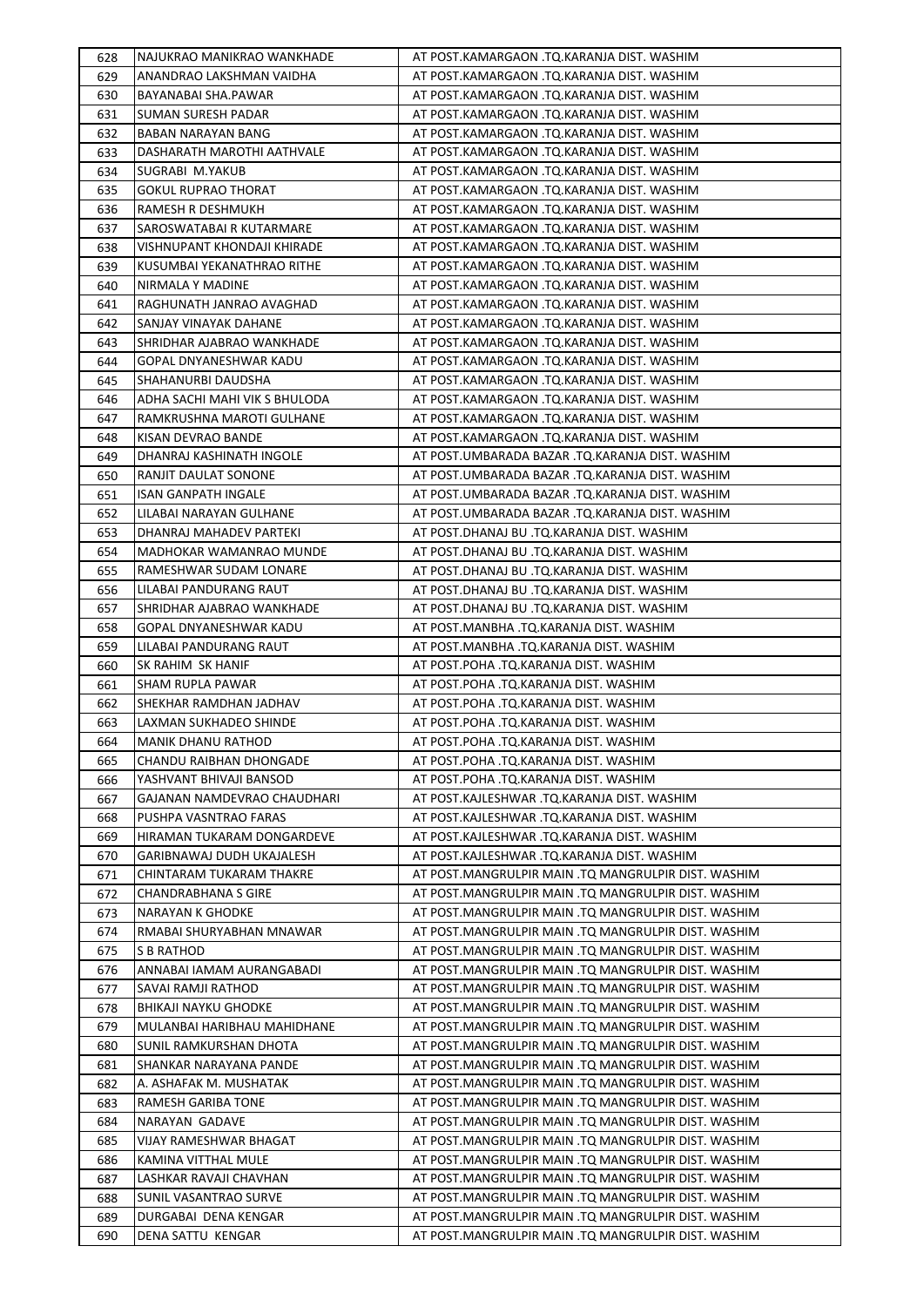| 691        | <b>SHALU MOHAN RATHOD</b>                    | AT POST.MANGRULPIR MAIN .TO MANGRULPIR DIST. WASHIM                                                 |
|------------|----------------------------------------------|-----------------------------------------------------------------------------------------------------|
| 692        | GUNWANTA GUNDAPPA KAHNDEKAR                  | AT POST.MANGRULPIR MAIN .TQ MANGRULPIR DIST. WASHIM                                                 |
| 693        | <b>GHUDABAI RANNU BHURIWALE</b>              | AT POST.MANGRULPIR MAIN .TQ MANGRULPIR DIST. WASHIM                                                 |
| 694        | LOKCHAND RAMCHANTRA CHAVAN                   | AT POST.MANGRULPIR MAIN .TQ MANGRULPIR DIST. WASHIM                                                 |
| 695        | SAJIDKHA JAHEDKHA                            | AT POST.MANGRULPIR MAIN .TQ MANGRULPIR DIST. WASHIM                                                 |
| 696        | VENUTAI ANTESHWARAPPA HAWA                   | AT POST.MANGRULPIR MAIN .TQ MANGRULPIR DIST. WASHIM                                                 |
| 697        | SHIVAJI GANGARAM THAKARE                     | AT POST.MANGRULPIR MAIN .TQ MANGRULPIR DIST. WASHIM                                                 |
| 698        | KAVADU DEVRAO MESHRAM                        | AT POST.MANGRULPIR MAIN .TQ MANGRULPIR DIST. WASHIM                                                 |
| 699        | GAJANAN KISAN PADGHAN                        | AT POST.MANGRULPIR MAIN .TQ MANGRULPIR DIST. WASHIM                                                 |
| 700        | AJAY WASANTRAO KOLAKAR                       | AT POST.MANGRULPIR MAIN .TQ MANGRULPIR DIST. WASHIM                                                 |
| 701        | JAYBAHVANI BAC GAT GANESHPUR                 | AT POST.MANGRULPIR MAIN .TQ MANGRULPIR DIST. WASHIM                                                 |
| 702        | NILES ARUNRAO TULJAPURE                      | AT POST.MANGRULPIR CITY .TQ MANGRULPIR DIST. WASHIM                                                 |
| 703        | <b>BABARAO PANDUSING RATHOD</b>              | AT POST.MANGRULPIR CITY .TQ MANGRULPIR DIST. WASHIM                                                 |
| 704        | JUNED AHAMAD SIRAJODDIN                      | AT POST.MANGRULPIR CITY .TQ MANGRULPIR DIST. WASHIM                                                 |
| 705        | Z.P.PRATH URDU SHALA KOTHARI                 | AT POST.MANGRULPIR CITY .TQ MANGRULPIR DIST. WASHIM                                                 |
| 706        | DEVRAO KISAN MORE                            | AT POST.MOHARI .TQ MANGRULPIR DIST. WASHIM                                                          |
| 707        | MUKINT NAMDEO DONGARDIVE                     | AT POST.MOHARI .TQ MANGRULPIR DIST. WASHIM                                                          |
| 708        | KAOSAL SHESHRAO DAOD                         | AT POST.MOHARI .TQ MANGRULPIR DIST. WASHIM                                                          |
| 709        | <b>GANESH VASUDEO HAGOLE</b>                 | AT POST.MOHARI .TQ MANGRULPIR DIST. WASHIM                                                          |
| 710        | SHANTA GULAB THAKARE                         | AT POST.MOHARI .TQ MANGRULPIR DIST. WASHIM                                                          |
| 711        | TANABAI DEVBA BELKHADE                       | AT POST.MOHARI .TQ MANGRULPIR DIST. WASHIM                                                          |
| 712        | VINABAI DNYANDEV MISAL                       | AT POST.MOHARI .TQ MANGRULPIR DIST. WASHIM                                                          |
| 713        | <b>BALU GULAB DURBULE</b>                    | AT POST.MOHARI .TQ MANGRULPIR DIST. WASHIM                                                          |
| 714        | PRAMILA NARAYAN MAHALE                       | AT POST.MOHARI .TQ MANGRULPIR DIST. WASHIM                                                          |
| 715        | MOTIRAM CHANDRABHAN INGOLE                   | AT POST.SHELU BAZAR .TQ MANGRULPIR DIST. WASHIM                                                     |
| 716        | WAMAN K RAUT                                 | AT POST.SHELU BAZAR .TQ MANGRULPIR DIST. WASHIM                                                     |
| 717        | KISAN M THAKARE                              | AT POST.SHELU BAZAR .TQ MANGRULPIR DIST. WASHIM                                                     |
| 718        | DINKAR VITTHAL SURVE                         | AT POST.SHELU BAZAR .TQ MANGRULPIR DIST. WASHIM                                                     |
| 719        | DNYANESHWAR PARASHRAM CHAVHAN                | AT POST.SHELU BAZAR .TQ MANGRULPIR DIST. WASHIM                                                     |
| 720        | RAVI A MORE                                  | AT POST.SHELU BAZAR .TQ MANGRULPIR DIST. WASHIM                                                     |
| 721        | <b>DNYNDEO P SAVAKE</b>                      | AT POST.SHELU BAZAR .TQ MANGRULPIR DIST. WASHIM                                                     |
| 722<br>723 | <b>BEBITA A PADGHAN</b><br>SEVANTA G KHANDRE | AT POST.SHELU BAZAR .TQ MANGRULPIR DIST. WASHIM                                                     |
| 724        | GAJANAN V CHAVAN                             | AT POST.SHELU BAZAR .TQ MANGRULPIR DIST. WASHIM<br>AT POST. SHELU BAZAR .TQ MANGRULPIR DIST. WASHIM |
| 725        | PARVATI S MUKHMALE                           | AT POST.SHELU BAZAR .TQ MANGRULPIR DIST. WASHIM                                                     |
| 726        | PARBHAKAR SHALIGRAM INGOLE                   | AT POST.SHELU BAZAR .TQ MANGRULPIR DIST. WASHIM                                                     |
| 727        | <b>GAV VIKAS SAMIT</b>                       | AT POST.SHELU BAZAR .TQ MANGRULPIR DIST. WASHIM                                                     |
| 728        | SHARAD MAHADEV NAWKAR                        | AT POST.WANOJA .TQ MANGRULPIR DIST. WASHIM                                                          |
| 729        | <b>BAUSING SHAHU RATHOD</b>                  | AT POST.DHANORA .TQ MANGRULPIR DIST. WASHIM                                                         |
| 730        | NIRMALA UTTAM BHOYAR                         | AT POST.DHANORA .TQ MANGRULPIR DIST. WASHIM                                                         |
| 731        | SUBDRA NAMDEO CHAVAN                         | AT POST.DHANORA .TQ MANGRULPIR DIST. WASHIM                                                         |
| 732        | SHANTABAI GOMU CHAVAN                        | AT POST.DHANORA .TQ MANGRULPIR DIST. WASHIM                                                         |
| 733        | BATASHI HONA RATHOD                          | AT POST.DHANORA .TQ MANGRULPIR DIST. WASHIM                                                         |
| 734        | MADHUKAR JANUSING CHAVHAN                    | AT POST.DHANORA .TQ MANGRULPIR DIST. WASHIM                                                         |
| 735        | <b>GOVINDRAO BHURAJI GAHULE</b>              | AT POST.MANORA .TQ MANORA DIST. WASHIM                                                              |
| 736        | KISAN DHONDBA SHEBOLE                        | AT POST.MANORA .TQ MANORA DIST. WASHIM                                                              |
| 737        | NAJIBHAI PARSHRAM CHAVHAN                    | AT POST.MANORA .TQ MANORA DIST. WASHIM                                                              |
| 738        | RAM SUKHADEV PAWAR                           | AT POST.MANORA .TQ MANORA DIST. WASHIM                                                              |
| 739        | MUMTAJBI MAHAMADSHAHA                        | AT POST.MANORA .TQ MANORA DIST. WASHIM                                                              |
| 740        | PUSHPANJALI DADARAO BAKAL                    | AT POST.MANORA .TQ MANORA DIST. WASHIM                                                              |
| 741        | NILIMA CHANDRASHEKHAR JUNUNKAR               | AT POST.MANORA .TQ MANORA DIST. WASHIM                                                              |
| 742        | UTTAM SUDAM UNDARE                           | AT POST.MANORA .TQ MANORA DIST. WASHIM                                                              |
| 743        | SANTABAI LAXMAN RATHOD                       | AT POST.MANORA .TQ MANORA DIST. WASHIM                                                              |
| 744        | VIJAY MANHOR DESHMUK                         | AT POST.MANORA .TQ MANORA DIST. WASHIM                                                              |
| 745        | GUMFABAI RAMJI SAWANT                        | AT POST.MANORA .TQ MANORA DIST. WASHIM                                                              |
| 746        | DEVENDRA BHASHKAR KOLHE                      | AT POST.MANORA .TQ MANORA DIST. WASHIM                                                              |
| 747        | SONIBAI GULAB RATHOD                         | AT POST.MANORA .TQ MANORA DIST. WASHIM                                                              |
| 748        | SNJAY RAMKRUSHNA VADAVE                      | AT POST.MANORA .TQ MANORA DIST. WASHIM                                                              |
| 749        | LUNGIBAI HARSINGH RATHOD                     | AT POST.MANORA .TQ MANORA DIST. WASHIM                                                              |
| 750        | TRIGUNABAI BABULAL RATHOD                    | AT POST.MANORA .TQ MANORA DIST. WASHIM                                                              |
| 751        | SHRAVAN BALAJI JADHAV                        | AT POST.MANORA .TQ MANORA DIST. WASHIM                                                              |
| 752        | SUSHMA CHANDRASHEKHAR THAKARE                | AT POST.MANORA .TQ MANORA DIST. WASHIM                                                              |
| 753        | RAJENDRA PUNDALIKRAO CHISTALKA               | AT POST.MANORA .TQ MANORA DIST. WASHIM                                                              |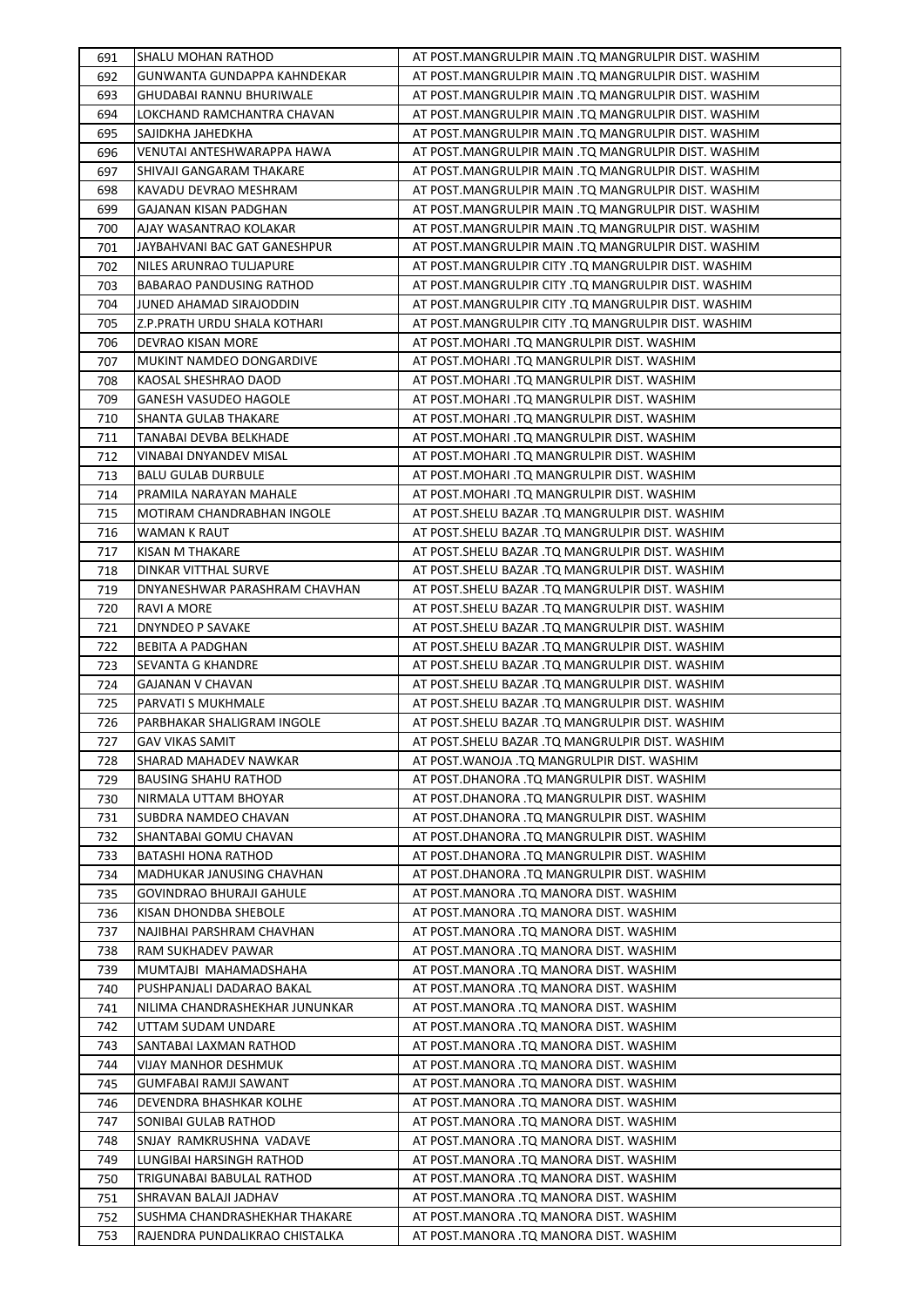| 754        | UDDHAV KISAN BHAGAT            | AT POST.MANORA .TQ MANORA DIST. WASHIM                                                       |
|------------|--------------------------------|----------------------------------------------------------------------------------------------|
| 755        | ASOK UDAYSING RATHOD           | AT POST.MANORA .TO MANORA DIST. WASHIM                                                       |
| 756        | MOTIRAM RAMDHAN CHAVHAN        | AT POST.MANORA .TQ MANORA DIST. WASHIM                                                       |
| 757        | RAMJI BABARAO GAJABHAR         | AT POST.MANORA .TQ MANORA DIST. WASHIM                                                       |
| 758        | PREMSING LALSING RATHOD        | AT POST.MANORA .TQ MANORA DIST. WASHIM                                                       |
| 759        | KSHTRIYASWA.SAHA.BAC.GAT.GAVHA | AT POST.MANORA .TQ MANORA DIST. WASHIM                                                       |
| 760        | PARAYA SUKA CHAVAN             | AT POST.SHENDURJANA .TQ MANORA DIST. WASHIM                                                  |
| 761        | <b>MANTABAI KISAN PACHORE</b>  | AT POST.SHENDURJANA .TQ MANORA DIST. WASHIM                                                  |
| 762        | RAJKUMAR CHANDUSING CHAVAN     | AT POST.SHENDURJANA .TQ MANORA DIST. WASHIM                                                  |
| 763        | NARAYAN DODJI JADHAO           | AT POST.SHENDURJANA .TQ MANORA DIST. WASHIM                                                  |
| 764        | <b>VISHVAS NAMDEV AHEAR</b>    | AT POST.SHENDURJANA .TQ MANORA DIST. WASHIM                                                  |
| 765        | SUSHILA OMPRAKASH AGRAWAL      | AT POST.SHENDURJANA .TQ MANORA DIST. WASHIM                                                  |
| 766        | JALAMSING NANDU MANGARATE      | AT POST.SHENDURJANA .TQ MANORA DIST. WASHIM                                                  |
| 767        | RAVINDAR BAJESING BRAMHAN      | AT POST.SHENDURJANA .TQ MANORA DIST. WASHIM                                                  |
| 768        | RAMNATH TUKARAM KHATARE        | AT POST.SHENDURJANA .TQ MANORA DIST. WASHIM                                                  |
| 769        | KONDABA BHAGAJI BASVANTE       | AT POST.POHARADEVI .TQ MANORA DIST. WASHIM                                                   |
| 770        | ANIL SHRIRAM JADHAV            | AT POST.POHARADEVI .TQ MANORA DIST. WASHIM                                                   |
| 771        | NAMDEV BABURAO SHINDE          | AT POST.POHARADEVI .TQ MANORA DIST. WASHIM                                                   |
| 772        | ASHABAI U CHAVHAN              | AT POST.POHARADEVI .TQ MANORA DIST. WASHIM                                                   |
| 773        | SUNITA S JADHAV                | AT POST.POHARADEVI .TQ MANORA DIST. WASHIM                                                   |
| 774        | JAGGU NAMDEV RATHOD            | AT POST.POHARADEVI .TQ MANORA DIST. WASHIM                                                   |
| 775        | DILIP R JADHAV                 | AT POST.POHARADEVI .TQ MANORA DIST. WASHIM                                                   |
| 776        | CHOKARAM SAMPAT BAGHAT         | AT POST.SAKHARDOH .TQ MANORA DIST. WASHIM                                                    |
| 777        | NAMDEV M THAKARE               | AT POST.SAKHARDOH .TQ MANORA DIST. WASHIM                                                    |
| 778        | AMAKIMATA SHG GAT              | AT POST.SAKHARDOH .TQ MANORA DIST. WASHIM                                                    |
| 779        | BABASAHEB AMBEDKAR SHETKARI BA | AT POST.SAKHARDOH .TQ MANORA DIST. WASHIM                                                    |
| 780        | SAVITRIBAI FULE SHETKARI BACHA | AT POST.SAKHARDOH .TQ MANORA DIST. WASHIM                                                    |
| 781        | M. N.R. M. D. CHIKHALAGAD      | AT POST.SAKHARDOH .TQ MANORA DIST. WASHIM                                                    |
| 782        | KISAN ARJUNA MUTHAL            | AT POST. WASHIM MAIN TO. WASHIM DIST. WASHIM                                                 |
| 783        | TRAMBAK BAJIRAO KAWAR          | AT POST. WASHIM MAIN TO. WASHIM DIST. WASHIM                                                 |
| 784        | SHIRAM JAYAJI MALAS            | AT POST. WASHIM MAIN TO. WASHIM DIST. WASHIM                                                 |
| 785        | DILIP DATTU MUTHAL             | AT POST. WASHIM MAIN TQ. WASHIM DIST. WASHIM                                                 |
| 786        | <b>GANPAT JAYRAM HIWARALE</b>  | AT POST. WASHIM MAIN TQ. WASHIM DIST. WASHIM                                                 |
| 787        | EAKNATH KANDULIK WAGHMARE      | AT POST. WASHIM MAIN TO. WASHIM DIST. WASHIM                                                 |
| 788        | PARAVATIBAI UTTAMRAO           | AT POST. WASHIM MAIN TO. WASHIM DIST. WASHIM                                                 |
| 789        | SUDAMA NIRUTTI INGOLE          | AT POST. WASHIM MAIN TO. WASHIM DIST. WASHIM                                                 |
| 790        | VISAWNATH BHALIRAM COPDE       | AT POST. WASHIM MAIN TO. WASHIM DIST. WASHIM                                                 |
|            | PADAMABAI KHANDUJI PATIL       | AT POST.WASHIM MAIN TQ.WASHIM DIST. WASHIM                                                   |
| 791<br>792 | RAMBHAU SHANKAR GADEKAR        |                                                                                              |
|            |                                | AT POST. WASHIM MAIN TO. WASHIM DIST. WASHIM<br>AT POST. WASHIM MAIN TO. WASHIM DIST. WASHIM |
| 793        | SAKHARAM TUKARAM UCHIT         |                                                                                              |
| 794        | VIJAY KISANRAO DHAYE           | AT POST. WASHIM MAIN TO. WASHIM DIST. WASHIM                                                 |
| 795        | <b>GOVAND PIRAJI GANGAVANE</b> | AT POST. WASHIM MAIN TO. WASHIM DIST. WASHIM                                                 |
| 796        | PRAKAS VISVANATH IDHOLE        | AT POST. WASHIM MAIN TO. WASHIM DIST. WASHIM                                                 |
| 797        | JAYAVANTABAI.GYANUJ JAYAVANTA  | AT POST. WASHIM MAIN TO. WASHIM DIST. WASHIM                                                 |
| 798        | KONDU NARAYAN SURVE            | AT POST. WASHIM MAIN TO. WASHIM DIST. WASHIM                                                 |
| 799        | LAXAMAN NAMDEO VYAS            | AT POST.WASHIM MAIN TQ.WASHIM DIST. WASHIM                                                   |
| 800        | BABAN.VITHOBA.DEOHADE          | AT POST. WASHIM MAIN TO. WASHIM DIST. WASHIM                                                 |
| 801        | ASHRUJI LAXMAN MOKALE          | AT POST. WASHIM MAIN TO. WASHIM DIST. WASHIM                                                 |
| 802        | SHIVKANYA SHANKARAO CHOUDHARI  | AT POST.WASHIM MAIN TQ.WASHIM DIST. WASHIM                                                   |
| 803        | SHANKAR ANIBA GAYAKVAD         | AT POST.WASHIM MAIN TQ.WASHIM DIST. WASHIM                                                   |
| 804        | RAMRAO TUKARAM EDHOLE          | AT POST. WASHIM MAIN TO. WASHIM DIST. WASHIM                                                 |
| 805        | SANDIP BHARATRAO SARNAIK       | AT POST. WASHIM MAIN TO. WASHIM DIST. WASHIM                                                 |
| 806        | SUJATA PANKAJ KAMBALE          | AT POST. WASHIM MAIN TO. WASHIM DIST. WASHIM                                                 |
| 807        | YASHAVANT BALIRAM JAWALE       | AT POST.WASHIM MAIN TQ.WASHIM DIST. WASHIM                                                   |
| 808        | GOVIND RAMARAO TAYADE          | AT POST.WASHIM MAIN TQ.WASHIM DIST. WASHIM                                                   |
| 809        | RAJU NAMDEO WAKUDKAR           | AT POST.WASHIM MAIN TQ.WASHIM DIST. WASHIM                                                   |
| 810        | PRADEEP ANANDA BHOYAR          | AT POST.WASHIM MAIN TQ.WASHIM DIST. WASHIM                                                   |
| 811        | SATISH ANANADA BHOYAR          | AT POST.WASHIM MAIN TQ.WASHIM DIST. WASHIM                                                   |
| 812        | USHABAI RAMKISAN BARDE         | AT POST.WASHIM MAIN TQ.WASHIM DIST. WASHIM                                                   |
| 813        | JAYRAM SONAJI GAYKWAD          | AT POST.WASHIM MAIN TQ.WASHIM DIST. WASHIM                                                   |
| 814        | PRAKASH TUKARAM RAUT           | AT POST.WASHIM MAIN TQ.WASHIM DIST. WASHIM                                                   |
| 815        | SITABAI KUNDLIK MANDAVGANE     | AT POST. WASHIM MAIN TQ. WASHIM DIST. WASHIM                                                 |
| 816        | <b>BALDEV DEVISHIG CHAVHAN</b> | AT POST. WASHIM MAIN TQ. WASHIM DIST. WASHIM                                                 |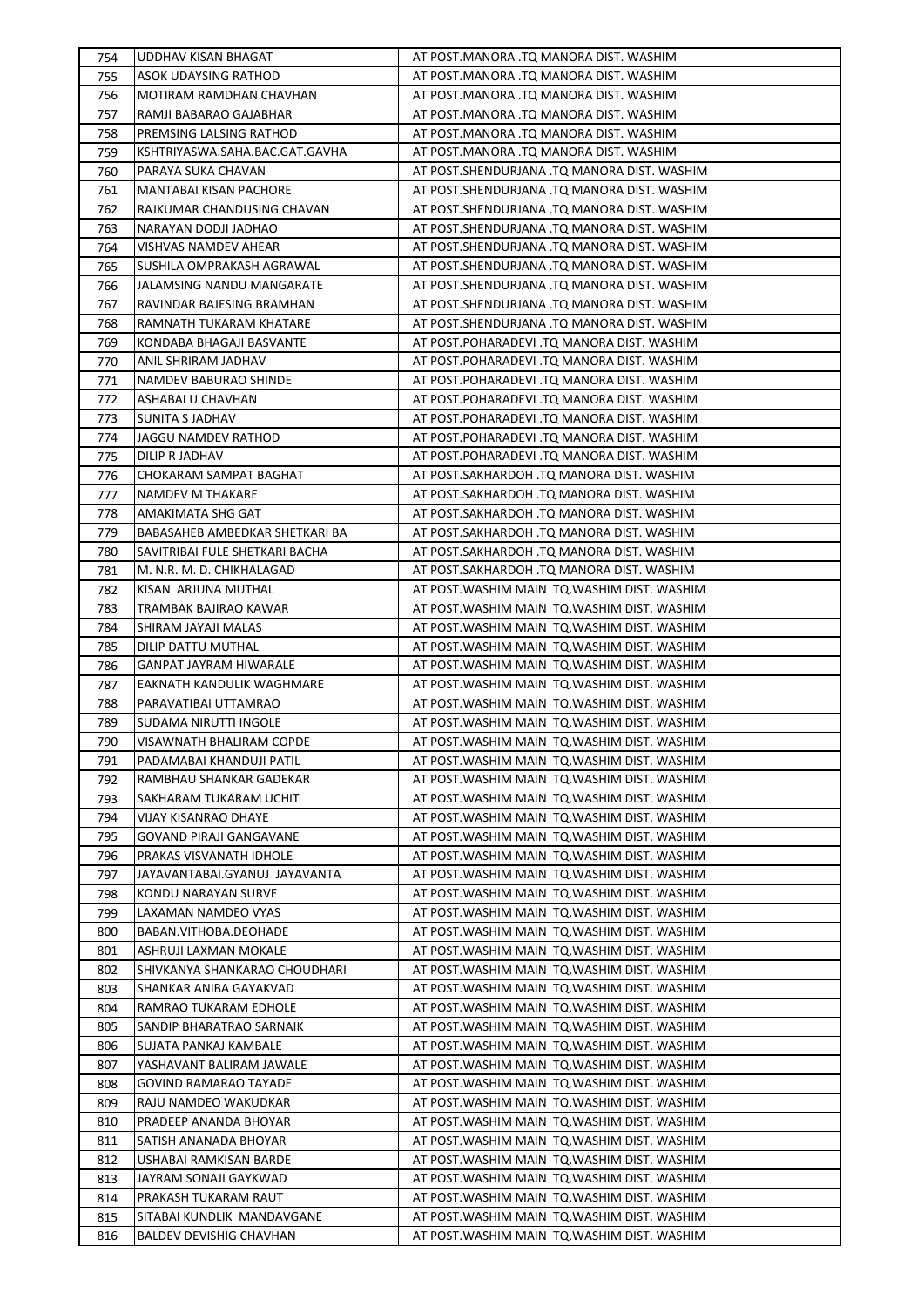| 817 | NARAYAN JAYRAM BHOYAR          | AT POST. WASHIM MAIN TO. WASHIM DIST. WASHIM |
|-----|--------------------------------|----------------------------------------------|
| 818 | DNYANDEV MADAN SURUSHE         | AT POST. WASHIM MAIN TO. WASHIM DIST. WASHIM |
| 819 | KOUSALYA PRALHAD CHATTE        | AT POST. WASHIM MAIN TO. WASHIM DIST. WASHIM |
| 820 | SHEVANTABAI KADUJI NAVGHARE    | AT POST. WASHIM MAIN TO. WASHIM DIST. WASHIM |
| 821 | SASHASWINI MAHILA BACHAT GUT   | AT POST. WASHIM MAIN TO. WASHIM DIST. WASHIM |
| 822 | SANT.GADGEBABA SWYAM S. PURUSH | AT POST. WASHIM MAIN TO. WASHIM DIST. WASHIM |
| 823 | BELDAR SWA SAHA BACH GAT       | AT POST. WASHIM MAIN TO. WASHIM DIST. WASHIM |
| 824 | <b>MADAN R GAVANDE</b>         | AT POST. WASHIM CITY TO. WASHIM DIST. WASHIM |
| 825 | NAMDEO LAXMAN KORADE           | AT POST. WASHIM CITY TO. WASHIM DIST. WASHIM |
| 826 | SANJAY NAMDEO MAPARI           | AT POST. WASHIM CITY TQ. WASHIM DIST. WASHIM |
| 827 | <b>S P THAKRE</b>              | AT POST. WASHIM CITY TQ. WASHIM DIST. WASHIM |
| 828 | KISAN G DHANUDE                | AT POST. WASHIM CITY TQ. WASHIM DIST. WASHIM |
| 829 | <b>GAYABAI U GAVANDE</b>       | AT POST. WASHIM CITY TO. WASHIM DIST. WASHIM |
| 830 | HARADAS R MAPARI               | AT POST. WASHIM CITY TO. WASHIM DIST. WASHIM |
| 831 | <b>MAROTI K DOBAKLE</b>        | AT POST. WASHIM CITY TO. WASHIM DIST. WASHIM |
| 832 | SAKHARAM GANPAT BENDRE         | AT POST. WASHIM CITY TO. WASHIM DIST. WASHIM |
| 833 | <b>GOTAM PANDURANG SONONE</b>  | AT POST. WASHIM CITY TO. WASHIM DIST. WASHIM |
| 834 | PANJAB V SONONE                | AT POST. WASHIM CITY TO. WASHIM DIST. WASHIM |
| 835 | PRALHAD S KHADSE               | AT POST. WASHIM CITY TO. WASHIM DIST. WASHIM |
| 836 | RAMESH R KHADSE                | AT POST. WASHIM CITY TO. WASHIM DIST. WASHIM |
| 837 | <b>BHIMRAO ARJUNA MANVAR</b>   | AT POST. WASHIM CITY TO. WASHIM DIST. WASHIM |
| 838 | RAMDAS P DHOBALE               | AT POST. WASHIM CITY TO. WASHIM DIST. WASHIM |
| 839 | <b>GAJANEN NIURUTI DUBE</b>    | AT POST. WASHIM CITY TO. WASHIM DIST. WASHIM |
| 840 | MALTABAI AMRUTARAO PAHURKAR    | AT POST. WASHIM CITY TO. WASHIM DIST. WASHIM |
| 841 | KAMALABAI GANPAT DABHADE       | AT POST. WASHIM CITY TO. WASHIM DIST. WASHIM |
| 842 | RAJASHRI DHANANJAY NIRHALE     | AT POST. WASHIM CITY TO. WASHIM DIST. WASHIM |
| 843 | <b>BALIRAM SHRIRAM MUTHAL</b>  | AT POST. WASHIM CITY TO. WASHIM DIST. WASHIM |
| 844 | VIJAYKUMAR JIJEBA HARKAL       | AT POST. WASHIM CITY TO. WASHIM DIST. WASHIM |
| 845 | NIVRUTTI MAHADU DUBE           | AT POST. WASHIM CITY TO. WASHIM DIST. WASHIM |
| 846 | GOKUL JAGANNATH SHINGROL       | AT POST. WASHIM CITY TO. WASHIM DIST. WASHIM |
| 847 | LAXMAN GOVINDA SAVAKE          | AT POST. WASHIM CITY TO. WASHIM DIST. WASHIM |
| 848 | INDUBAI RAMESHVAR UGALE        | AT POST. WASHIM CITY TO. WASHIM DIST. WASHIM |
| 849 | PALESWAR M BACHAT GAT          | AT POST. WASHIM CITY TQ. WASHIM DIST. WASHIM |
| 850 | SHREERAM NARAYAN TURERAW       | AT POST.ANSING TQ.WASHIM DIST. WASHIM        |
| 851 | VIJAY MADHAV KANKAL            | AT POST.ANSING TQ.WASHIM DIST. WASHIM        |
| 852 | <b>BHARAT GANPAT KHORANE</b>   | AT POST.ANSING TQ.WASHIM DIST. WASHIM        |
| 853 | BHAGVAN ANANDA DANDE           | AT POST.ANSING TQ.WASHIM DIST. WASHIM        |
| 854 | MAHADAJI SHIVABA YEVALE        | AT POST.ANSING TQ.WASHIM DIST. WASHIM        |
| 855 | SAU. PRAMILABAI UTTAM GAVANDE  | AT POST.ANSING TQ.WASHIM DIST. WASHIM        |
| 856 | MANIK GANPAT THAKARE           | AT POST.ANSING TQ.WASHIM DIST. WASHIM        |
| 857 | TARARANI K HASURE              | AT POST.ANSING TQ.WASHIM DIST. WASHIM        |
| 858 | VITTHOBA SURYAJI SHINDE        | AT POST.ANSING TQ.WASHIM DIST. WASHIM        |
| 859 | VISWAS B KAD                   | AT POST.ANSING TQ.WASHIM DIST. WASHIM        |
| 860 | SARNANI S LODULE               | AT POST.ANSING TQ.WASHIM DIST. WASHIM        |
| 861 | SANTOSH ARJUNA BHAGAT          | AT POST.ANSING TQ.WASHIM DIST. WASHIM        |
| 862 | MANOJKUMAR V. JAIN             | AT POST.ANSING TQ.WASHIM DIST. WASHIM        |
| 863 | SK. AFJAL SK. HASAN            | AT POST.ANSING TQ.WASHIM DIST. WASHIM        |
| 864 | BAPURAO RAMARAO BADE           | AT POST.ANSING TQ.WASHIM DIST. WASHIM        |
| 865 | LILA KANNARAO MASTE            | AT POST.ANSING TQ.WASHIM DIST. WASHIM        |
| 866 | MANIK YADHAV HAMBARE           | AT POST.ANSING TQ.WASHIM DIST. WASHIM        |
| 867 | KALAVATI DATTA INGLE           | AT POST.ANSING TQ.WASHIM DIST. WASHIM        |
| 868 | SGFFAR S JUMMAT                | AT POST.ANSING TQ.WASHIM DIST. WASHIM        |
| 869 | SHANKAR K SASTE                | AT POST.ANSING TQ.WASHIM DIST. WASHIM        |
| 870 | AMBADAS RAMJI KHADSE           | AT POST.ANSING TQ.WASHIM DIST. WASHIM        |
| 871 | NANDALAL KISAN SARADA          | AT POST.ANSING TQ.WASHIM DIST. WASHIM        |
| 872 | <b>GOPAL D GOTE</b>            | AT POST.TONDGAON TQ.WASHIM DIST. WASHIM      |
| 873 | <b>GANGUBAI J HAJARE</b>       | AT POST.TONDGAON TQ.WASHIM DIST. WASHIM      |
| 874 | BHARAT CHATURSING RATHOD       | AT POST.TONDGAON TQ.WASHIM DIST. WASHIM      |
| 875 | RUKHAMINI S SHELAKE            | AT POST.TONDGAON TQ.WASHIM DIST. WASHIM      |
| 876 | SHOBHA VITHAL JADHAV           | AT POST.PARDITAKMOR TQ.WASHIM DIST. WASHIM   |
| 877 | <b>GYABAI TAUKARAM KUTE</b>    | AT POST.MALEGAO TQ.MALEGAO DIST. WASHIM      |
| 878 | SHIVDAS ANANDA TAMBEKAR        | AT POST.MALEGAO TQ.MALEGAO DIST. WASHIM      |
| 879 | MAROTI SHIVAJI WANDHEDE        | AT POST.MALEGAO TQ.MALEGAO DIST. WASHIM      |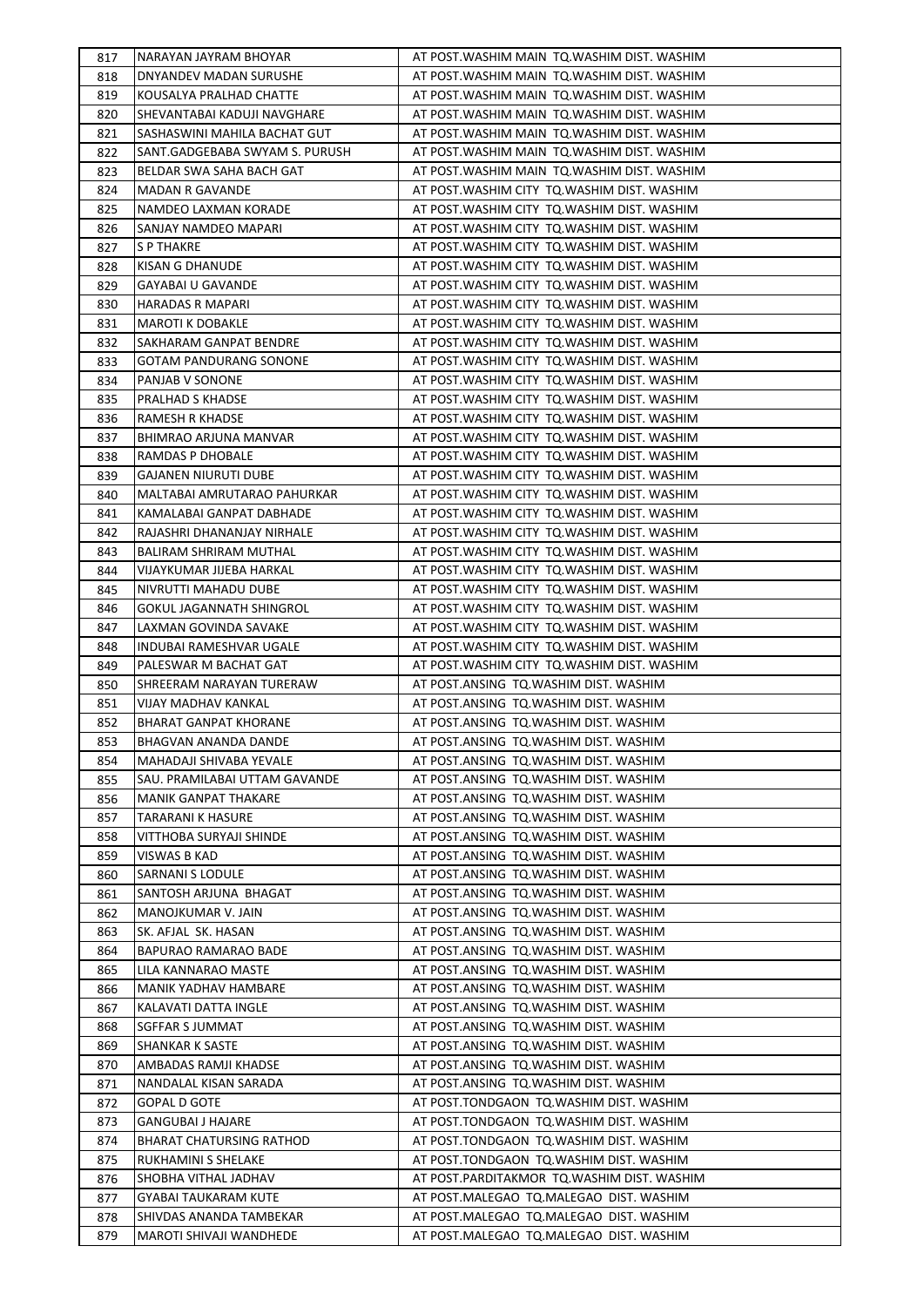| 880        | SHAMAJI NARAYAN PATIL                             | AT POST.MALEGAO TQ.MALEGAO DIST. WASHIM                                                |
|------------|---------------------------------------------------|----------------------------------------------------------------------------------------|
| 881        | PRUSAHATAM RAJARAM ARU                            | AT POST.MALEGAO TQ.MALEGAO DIST. WASHIM                                                |
| 882        | RADHIKA JAYDEV DEVLE                              | AT POST.MALEGAO TQ.MALEGAO DIST. WASHIM                                                |
| 883        | TUKARAM KISAN SHINDE                              | AT POST.MALEGAO TQ.MALEGAO DIST. WASHIM                                                |
| 884        | PRABHU B. TAYADE                                  | AT POST.MALEGAO TQ.MALEGAO DIST. WASHIM                                                |
| 885        | JAYSING M.GHUGE                                   | AT POST.MALEGAO TQ.MALEGAO DIST. WASHIM                                                |
| 886        | CHANDRABHAGABAI B.MUNTHE                          | AT POST.MALEGAO TQ.MALEGAO DIST. WASHIM                                                |
| 887        | MANIK LO.RATHOD                                   | AT POST.MALEGAO TQ.MALEGAO DIST. WASHIM                                                |
| 888        | SHA.KU.GAVLI                                      | AT POST.MALEGAO TQ.MALEGAO DIST. WASHIM                                                |
| 889        | VACHCHHALABAI BALIRAM ANDHAL                      | AT POST.MALEGAO TQ.MALEGAO DIST. WASHIM                                                |
| 890        | DAMODHAR SAKHARAM DEVDARE                         | AT POST.MALEGAO TQ.MALEGAO DIST. WASHIM                                                |
| 891        | LAXIMIBAI NIVRUTI INGALE                          | AT POST.MALEGAO TQ.MALEGAO DIST. WASHIM                                                |
| 892        | KAMLABAI RAMKRUSHNA KHAVALE                       | AT POST.MALEGAO TQ.MALEGAO DIST. WASHIM                                                |
| 893        | ARJUN SITARAM CHAVHAN                             | AT POST.MALEGAO TQ.MALEGAO DIST. WASHIM                                                |
| 894        | SUNIL GOVINDA WANKHADE                            | AT POST.MALEGAO TQ.MALEGAO DIST. WASHIM                                                |
| 895        | BHAGIRATHIBAI RAJARAM MAHALLE                     | AT POST.MALEGAO TQ.MALEGAO DIST. WASHIM                                                |
| 896        | HANUMAN NARAYAN KALAPAD                           | AT POST.MALEGAO TQ.MALEGAO DIST. WASHIM                                                |
| 897        | MAHMAD ASIF SK.ZUSA                               | AT POST.MALEGAO TQ.MALEGAO DIST. WASHIM                                                |
| 898        | DILIP MANOHAR PANDE                               | AT POST.MALEGAO TQ.MALEGAO DIST. WASHIM                                                |
| 899        | MANKARNBAI RAMBHAU RAUT                           | AT POST.MALEGAO TQ.MALEGAO DIST. WASHIM                                                |
| 900        | KISANABAI GYANUJEE VANKHADE                       | AT POST.MALEGAO TQ.MALEGAO DIST. WASHIM                                                |
| 901        | GAJANAN BABARAO SHINDE                            | AT POST.MALEGAO TQ.MALEGAO DIST. WASHIM                                                |
| 902        | RAJESH BABARAO SHINDE                             | AT POST.MALEGAO TQ.MALEGAO DIST. WASHIM                                                |
| 903        | INDUBAI BABARAO DESHMUKH                          | AT POST.MALEGAO TQ.MALEGAO DIST. WASHIM                                                |
| 904        | SALUBAI GANPAT GHODKE                             | AT POST.MALEGAO TQ.MALEGAO DIST. WASHIM                                                |
| 905        | PRAMILA DILIP SABALE                              | AT POST.MALEGAO TQ.MALEGAO DIST. WASHIM                                                |
| 906        | MADHAV GULAB KADAM                                | AT POST.MALEGAO TQ.MALEGAO DIST. WASHIM                                                |
| 907        | <b>BHIMRAO GULAB GHUGE</b>                        | AT POST.KINHIRAJA TQ.MALEGAO DIST. WASHIM                                              |
| 908        | KISAN GYANUJI MAGADE                              | AT POST.KINHIRAJA TQ.MALEGAO DIST. WASHIM                                              |
| 909        | RAMRAO LOKSING CHAVAN                             | AT POST.KINHIRAJA TQ.MALEGAO DIST. WASHIM                                              |
| 910        | JAYABAI AKOSH GHUGE                               | AT POST.KINHIRAJA TQ.MALEGAO DIST. WASHIM                                              |
| 911        | NANDU BHIVAJI JADHAV                              | AT POST.KINHIRAJA TQ.MALEGAO DIST. WASHIM                                              |
| 912        | SANJAY VITTHAL KAMBLE                             | AT POST.KINHIRAJA TQ.MALEGAO DIST. WASHIM                                              |
| 913        | SAHEBRAO UTTAMRAO GHUGE                           | AT POST.KINHIRAJA TQ.MALEGAO DIST. WASHIM<br>AT POST.KINHIRAJA TQ.MALEGAO DIST. WASHIM |
| 914<br>915 | KONDABAI NILKHANTRAO GHUGE<br>UMESH NAMDEV SARDAR | AT POST.KINHIRAJA TQ.MALEGAO DIST. WASHIM                                              |
| 916        | BEBINANDA GAJANAN REVALE                          | AT POST.KINHIRAJA TQ.MALEGAO DIST. WASHIM                                              |
| 917        | <b>GAJANAN SHESHRAO RAUT</b>                      | AT POST.KINHIRAJA TQ.MALEGAO DIST. WASHIM                                              |
| 918        | SAMADHAN RAMBHAU CHAVAN                           | AT POST.KINHIRAJA TO.MALEGAO DIST. WASHIM                                              |
| 919        | SEC GR PAN SONALA                                 | AT POST.KINHIRAJA TQ.MALEGAO DIST. WASHIM                                              |
| 920        | FAKIRA KONDAJI VYVAHARE                           | AT POST.SHIRPUR JAIN TQ.MALEGAO DIST. WASHIM                                           |
| 921        | SHITARAM Y LADE                                   | AT POST. SHIRPUR JAIN TO. MALEGAO DIST. WASHIM                                         |
| 922        | SURYAJI TUKARAM AVCHAR                            | AT POST. SHIRPUR JAIN TO. MALEGAO DIST. WASHIM                                         |
| 923        | SHEKH RAHEMAN NUR AHMED                           | AT POST.SHIRPUR JAIN TQ.MALEGAO DIST. WASHIM                                           |
| 924        | SANGITA MAHENDRASINGH KUNDAL                      | AT POST.SHIRPUR JAIN TQ.MALEGAO DIST. WASHIM                                           |
| 925        | SAHEBRAO KUNDLIK SHINDE                           | AT POST.SHIRPUR JAIN TQ.MALEGAO DIST. WASHIM                                           |
| 926        | PRALHAD NAMADEV CHANDE                            | AT POST.SHIRPUR JAIN TQ.MALEGAO DIST. WASHIM                                           |
| 927        | BHIMARAO SHAMRAO GAWALI                           | AT POST.SHIRPUR JAIN TQ.MALEGAO DIST. WASHIM                                           |
| 928        | ANIL PRAKASH LAHANE                               | AT POST.SHIRPUR JAIN TQ.MALEGAO DIST. WASHIM                                           |
| 929        | CHHAGAN SOPAN GAWANDE                             | AT POST.SHIRPUR JAIN TQ.MALEGAO DIST. WASHIM                                           |
| 930        | PARKASH VYANKTESH GHUGA                           | AT POST.MEDASHI TQ.MALEGAO DIST. WASHIM                                                |
| 931        | SHIVSHANKAR LAKSHMAN GUGHE                        | AT POST.MEDASHI TQ.MALEGAO DIST. WASHIM                                                |
| 932        | PRAKASH KANIRAM RATHOD                            | AT POST.MEDASHI TQ.MALEGAO DIST. WASHIM                                                |
| 933        | PAWAN SANJAY GALAT                                | AT POST.MEDASHI TQ.MALEGAO DIST. WASHIM                                                |
| 934        | PUNDLIK UKANDA ANDHALE                            | AT POST.MEDASHI TQ.MALEGAO DIST. WASHIM                                                |
| 935        | BHIKAJIJ UDABHAN KARVATE                          | AT POST.MEDASHI TQ.MALEGAO DIST. WASHIM                                                |
| 936        | ANUSAYABAI RAJARAM ANDHALE                        | AT POST.MEDASHI TQ.MALEGAO DIST. WASHIM                                                |
| 937        | SUKHDEV JAYRAM SHELKE                             | AT POST.MEDASHI TQ.MALEGAO DIST. WASHIM                                                |
| 938        | NARAYAN DAGDU KURUDE                              | AT POST.MEDASHI TQ.MALEGAO DIST. WASHIM                                                |
| 939        | MAHADEV VITHOBA RAKH                              | AT POST.MEDASHI TQ.MALEGAO DIST. WASHIM                                                |
| 940        | RAMESH SADHURAM JADHAV                            | AT POST.MEDASHI TQ.MALEGAO DIST. WASHIM                                                |
| 941        | KISAN BABUSING JADHAV                             | AT POST.MEDASHI TQ.MALEGAO DIST. WASHIM                                                |
| 942        | <b>BABAN SURYABHAN NANDE</b>                      | AT POST.MEDASHI TQ.MALEGAO DIST. WASHIM                                                |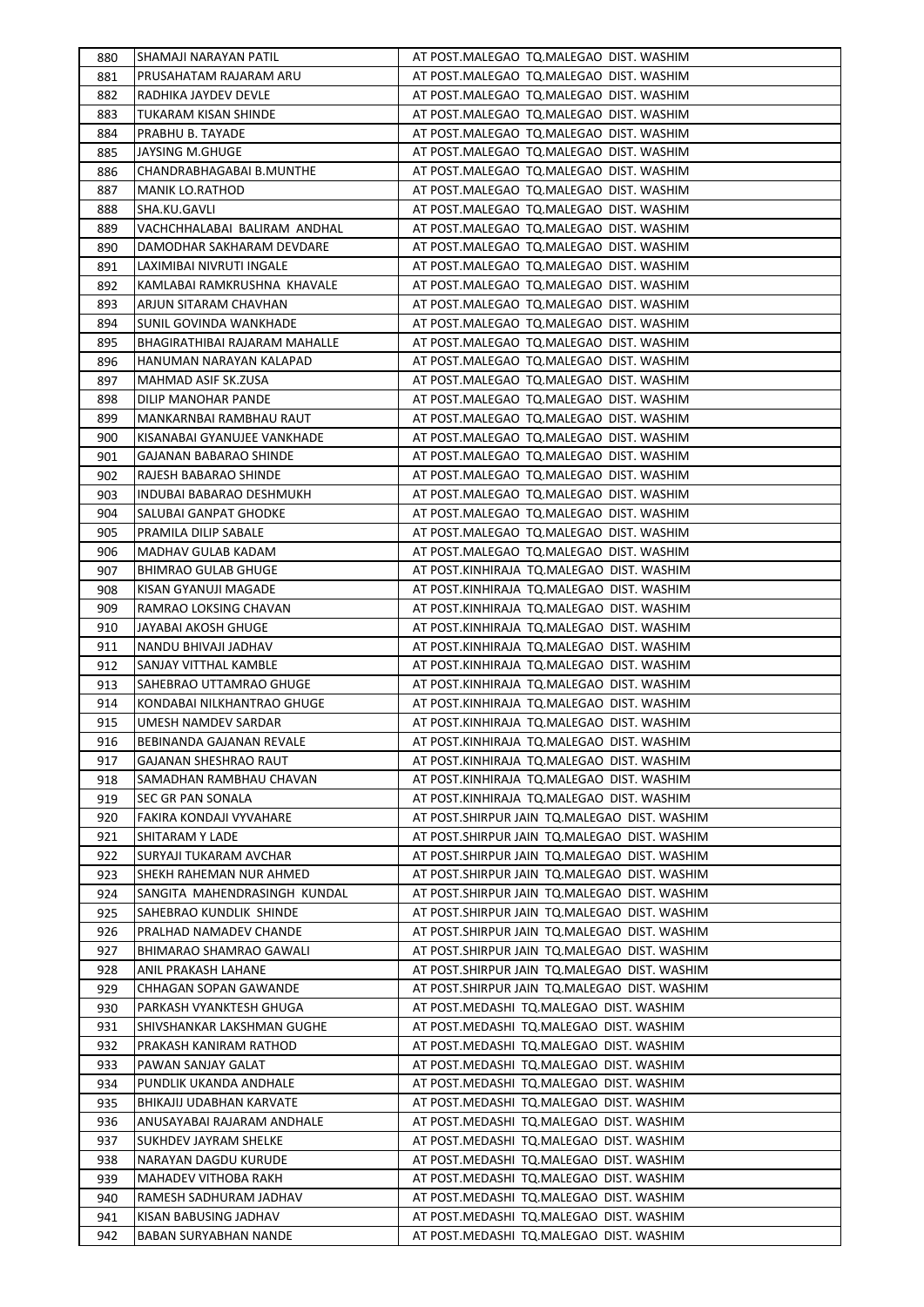| 943        | REKHA DILIP ANDHALE                               | AT POST.MEDASHI TQ.MALEGAO DIST. WASHIM       |
|------------|---------------------------------------------------|-----------------------------------------------|
| 944        | JAYRAM BABUSING JADHAO                            | AT POST.MEDASHI TO.MALEGAO DIST. WASHIM       |
| 945        | MALABAI PANDURANG JADHAO                          | AT POST.MEDASHI TQ.MALEGAO DIST. WASHIM       |
| 946        | PRABHABAI PARASHRAM LATHAD                        | AT POST.MEDASHI TQ.MALEGAO DIST. WASHIM       |
| 947        | SADHURAM SHIVLAL JADHAO                           | AT POST.MEDASHI TQ.MALEGAO DIST. WASHIM       |
| 948        | <b>MARUTI SAHEBRAO MANJULKAR</b>                  | AT POST.MEDASHI TQ.MALEGAO DIST. WASHIM       |
| 949        | RAMKRUSHNA TUKARAM POFLE                          | AT POST.JAULKARAILWAY TQ.MALEGAO DIST. WASHIM |
| 950        | KAUSALYABAI SAWAI AADE                            | AT POST.JAULKARAILWAY TQ.MALEGAO DIST. WASHIM |
| 951        | DATTRAV SHYAMRAV GHUGE                            | AT POST.JAULKARAILWAY TQ.MALEGAO DIST. WASHIM |
| 952        | KHANDU NATHU TIWALE                               | AT POST.JAULKARAILWAY TQ.MALEGAO DIST. WASHIM |
| 953        | KUNDLIK SAKHARAM VAGMARE                          | AT POST.JAULKARAILWAY TQ.MALEGAO DIST. WASHIM |
| 954        | SATISH BHIMRAO KHARAT                             | AT POST.JAULKARAILWAY TQ.MALEGAO DIST. WASHIM |
| 955        | KAVIRAD VASANT KULKARNI                           | AT POST.JAULKARAILWAY TQ.MALEGAO DIST. WASHIM |
| 956        | MANIK BALIRAM BHAGAT                              | AT POST.JAULKARAILWAY TQ.MALEGAO DIST. WASHIM |
| 957        | PANDHARI BHAMKUJI BHAGAT                          | AT POST.JAULKARAILWAY TQ.MALEGAO DIST. WASHIM |
| 958        | SAMADHAN TULSHIRAM SHINDE                         | AT POST.JAULKARAILWAY TO.MALEGAO DIST. WASHIM |
| 959        | UKANDA CHINKAJI KHANGARE                          | AT POST.JAULKARAILWAY TQ.MALEGAO DIST. WASHIM |
| 960        | SANTOSH NARAYAN PANDE                             | AT POST.JAULKARAILWAY TO.MALEGAO DIST. WASHIM |
| 961        | VINOD BHIMRAO INGLE                               | AT POST.JAULKARAILWAY TQ.MALEGAO DIST. WASHIM |
| 962        | PADMINA BHIMRAO INGLE                             | AT POST.JAULKARAILWAY TQ.MALEGAO DIST. WASHIM |
| 963        | INDUBAI PRALHAD HIVARKAR                          | AT POST.JAULKARAILWAY TQ.MALEGAO DIST. WASHIM |
| 964        | VIDYA RAMRAO GITE                                 | AT POST.RISOD MAIN TQ.RISOD DIST. WASHIM      |
| 965        | MUKTABAI B. SARNAIK                               | AT POST.RISOD MAIN TQ.RISOD DIST. WASHIM      |
| 966        | BABJI SAYAJI GORE                                 | AT POST.RISOD MAIN TQ.RISOD DIST. WASHIM      |
| 967        | SUDAMA VITTHOBA PAYGHAN                           | AT POST.RISOD MAIN TQ.RISOD DIST. WASHIM      |
| 968        | ASRU GHENAJI SHEJUL                               | AT POST.RISOD MAIN TQ.RISOD DIST. WASHIM      |
| 969        | JAGU KALU CHAVAN                                  | AT POST.RISOD MAIN TQ.RISOD DIST. WASHIM      |
| 970        | TUKARAM SAKHARAM AVACHAR                          | AT POST.RISOD MAIN TQ.RISOD DIST. WASHIM      |
| 971        | RAJENDRA HIMATRAO RONASE                          | AT POST.RISOD MAIN TQ.RISOD DIST. WASHIM      |
| 972        | RAMBHAO RATAN RATHOD                              | AT POST.RISOD MAIN TQ.RISOD DIST. WASHIM      |
| 973        |                                                   | AT POST.RISOD MAIN TQ.RISOD DIST. WASHIM      |
|            | ANATKALABAI BHIVAJI SABALE<br>SANJAY NARAYAN PURI | AT POST.RISOD MAIN TQ.RISOD DIST. WASHIM      |
| 974<br>975 | NAMDEV GANPATI PUND                               | AT POST.RISOD MAIN TQ.RISOD DIST. WASHIM      |
| 976        | BHIKAJI SAKHARAM SHYAMSUNDAR                      | AT POST.RISOD MAIN TQ.RISOD DIST. WASHIM      |
| 977        | SUBHASHRAO BALASAHEB DESHMUKH                     | AT POST.RISOD MAIN TQ.RISOD DIST. WASHIM      |
| 978        | TILSHIRAM SHANKAR SAKATE                          | AT POST.RISOD MAIN TQ.RISOD DIST. WASHIM      |
| 979        | ASHOK SAKHARAM CHOUDHARI                          | AT POST.RISOD MAIN TQ.RISOD DIST. WASHIM      |
|            | PARMESHWAR TRYANBAK HUNBAD                        |                                               |
| 980        |                                                   | AT POST.RISOD MAIN TQ.RISOD DIST. WASHIM      |
| 981        | SARASWATI NATHUJI LADE                            | AT POST.RISOD MAIN TQ.RISOD DIST. WASHIM      |
| 982        | UKANDA AYAJI JAMDHADE                             | AT POST.RISOD MAIN TQ.RISOD DIST. WASHIM      |
| 983        | SURESH SHRIRAM BODAKHE                            | AT POST.RISOD MAIN TQ.RISOD DIST. WASHIM      |
| 984        | GUNFABAI NIWARUTI RODE                            | AT POST.RISOD MAIN TO.RISOD DIST. WASHIM      |
| 985        | SUDHAKAR TRYANBAK DESHMUKH                        | AT POST.RISOD MAIN TQ.RISOD DIST. WASHIM      |
| 986        | HIMAT SADASHIV GAWANDE                            | AT POST.RISOD MAIN TQ.RISOD DIST. WASHIM      |
| 987        | ABDULLA KHA BADALKHA                              | AT POST.RISOD MAIN TQ.RISOD DIST. WASHIM      |
| 988        | VITTHAL SAKHARAM ASTARKAR                         | AT POST.RISOD MAIN TQ.RISOD DIST. WASHIM      |
| 989        | SUBASH SHESHRAO AVACHAR                           | AT POST.RISOD MAIN TQ.RISOD DIST. WASHIM      |
| 990        | AMOL JANARAO HUMBAD                               | AT POST.RISOD MAIN TO.RISOD DIST. WASHIM      |
| 991        | GANGUBAI NATHUJI KHARAT                           | AT POST.RISOD MAIN TQ.RISOD DIST. WASHIM      |
| 992        | M B PAWAR                                         | AT POST.RISOD MAIN TQ.RISOD DIST. WASHIM      |
| 993        | MANKRANABAI NAMDAV AAVHAD                         | AT POST.RISOD MAIN TQ.RISOD DIST. WASHIM      |
| 994        | TUKARAM ISSNAJI PARDHI                            | AT POST.RISOD MAIN TQ.RISOD DIST. WASHIM      |
| 995        | SHABBIR SHAH SHAFI SHAH                           | AT POST.RISOD MAIN TQ.RISOD DIST. WASHIM      |
| 996        | NARAYAN DAULAT GAYAKAWAD                          | AT POST.RISOD MAIN TO.RISOD DIST. WASHIM      |
| 997        | PARBAT NAGO HIVALE                                | AT POST.RISOD MAIN TQ.RISOD DIST. WASHIM      |
| 998        | NARMADA APPRAO GHUGE                              | AT POST.RISOD MAIN TQ.RISOD DIST. WASHIM      |
| 999        | RAJARAM CHINDHAJI SHEJUL                          | AT POST.RISOD MAIN TQ.RISOD DIST. WASHIM      |
| 1000       | SUBHASH PUNJAJI LATE                              | AT POST.RISOD MAIN TQ.RISOD DIST. WASHIM      |
| 1001       | KUNDLIK AAYAJI KUTE                               | AT POST.RISOD MAIN TQ.RISOD DIST. WASHIM      |
| 1002       | PANDURANG GANPAT GARKAL                           | AT POST.RISOD MAIN TQ.RISOD DIST. WASHIM      |
| 1003       | KISAN DEVRAO KHADSE                               | AT POST.RISOD MAIN TQ.RISOD DIST. WASHIM      |
| 1004       | DWARKA BHANUDAS KHADSE                            | AT POST.RISOD MAIN TQ.RISOD DIST. WASHIM      |
|            |                                                   | AT POST.RISOD MAIN TQ.RISOD DIST. WASHIM      |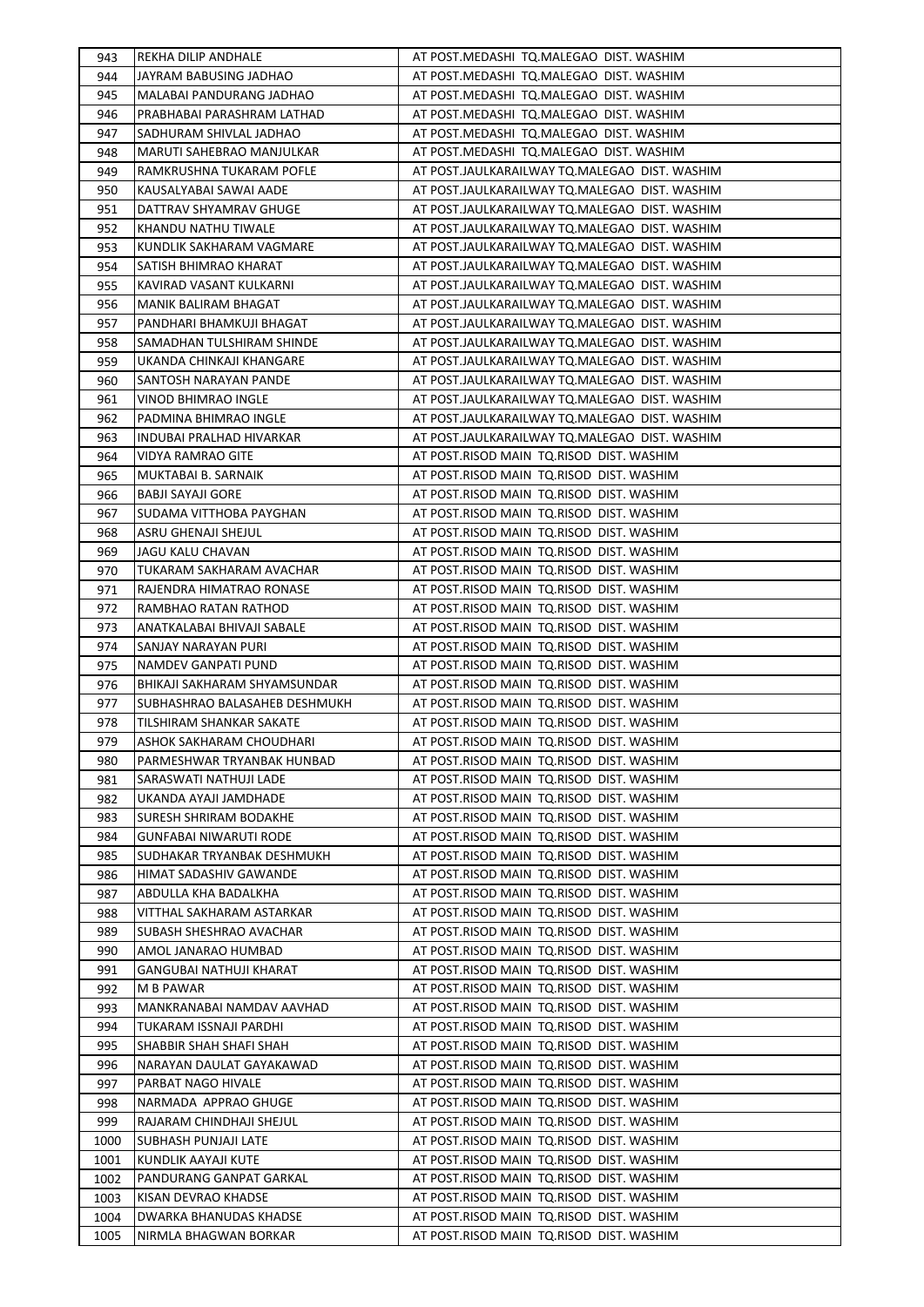| 1006 | JANKABAI SHIVAJI BORKAR        | AT POST.RISOD MAIN TQ.RISOD DIST. WASHIM    |
|------|--------------------------------|---------------------------------------------|
| 1007 | SHRI KISAN SAKHARAM KHADSE     | AT POST.RISOD MAIN TQ.RISOD DIST. WASHIM    |
| 1008 | SINDHU NARAYAN GARKAL          | AT POST.RISOD MAIN TQ.RISOD DIST. WASHIM    |
| 1009 | SK JAFAR SK AMHAD              | AT POST.RISOD MAIN TQ.RISOD DIST. WASHIM    |
| 1010 | GAJANAN SURESH SARKATE         | AT POST.RISOD MAIN TQ.RISOD DIST. WASHIM    |
| 1011 | NARAYAN ASHRUJI SANAP          | AT POST.RISOD MAIN TQ.RISOD DIST. WASHIM    |
| 1012 | SHIWAJI RAGHUJI SAVSUNDAR      | AT POST.RISOD MAIN TQ.RISOD DIST. WASHIM    |
| 1013 | CHANDRAKANT VITHOBA KHADSHE    | AT POST.RISOD MAIN TQ.RISOD DIST. WASHIM    |
| 1014 | KISAN NARAYAN JADHAV           | AT POST.RISOD MAIN TQ.RISOD DIST. WASHIM    |
| 1015 | SAHEBRAO LAXMAN SANAP          | AT POST.RISOD MAIN TQ.RISOD DIST. WASHIM    |
| 1016 | <b>GANESH NARAYAN JADHAV</b>   | AT POST.RISOD MAIN TQ.RISOD DIST. WASHIM    |
| 1017 | DATTA NIRUTI NAGARE            | AT POST.RISOD MAIN TQ.RISOD DIST. WASHIM    |
| 1018 | PANDURAN MALHARI HARIMKAR      | AT POST.RISOD MAIN TQ.RISOD DIST. WASHIM    |
| 1019 | SANJAY FULCHAND JADHAV         | AT POST.RISOD MAIN TQ.RISOD DIST. WASHIM    |
| 1020 | SHIDKHA NAJIRKHA               | AT POST.RISOD MAIN TQ.RISOD DIST. WASHIM    |
| 1021 | <b>GITABAI DAJIBA LATE</b>     | AT POST.RISOD MAIN TQ.RISOD DIST. WASHIM    |
| 1022 | SHANTABAI DIGAMBARRAO DESHMUKH | AT POST.RISOD MAIN TQ.RISOD DIST. WASHIM    |
| 1023 | <b>BHARAT NAMADEV PUND</b>     | AT POST.RISOD MAIN TQ.RISOD DIST. WASHIM    |
| 1024 | SHANTABAI KISAN MAHURKAR       | AT POST.RISOD MAIN TQ.RISOD DIST. WASHIM    |
| 1025 | KUNDLIK SAKHARAM JADHAV        | AT POST.RISOD MAIN TQ.RISOD DIST. WASHIM    |
| 1026 | TULASABAI DHYANBA PARISKAR     | AT POST.RISOD MAIN TQ.RISOD DIST. WASHIM    |
| 1027 | ISURESH SAKHRAM GAIKWAD        | AT POST.RISOD MAIN TQ.RISOD DIST. WASHIM    |
| 1028 | SHESHKALA LAXMAN BHARANE       | AT POST.RISOD MAIN TQ.RISOD DIST. WASHIM    |
| 1029 | VIJAY PRALAHAD NARWADE         | AT POST.RISOD MAIN TQ.RISOD DIST. WASHIM    |
| 1030 | ISHEK MAANU SHEK ESSAF         | AT POST.RISOD MAIN TQ.RISOD DIST. WASHIM    |
|      |                                | AT POST.RISOD MAIN TQ.RISOD DIST. WASHIM    |
| 1031 | DYANDEV SHANKAR KATHODE        |                                             |
| 1032 | KISAN RANUNATH DHAYADE         | AT POST.RISOD MAIN TQ.RISOD DIST. WASHIM    |
| 1033 | NAGO LAXMAN DEVKAR             | AT POST.RISOD MAIN TQ.RISOD DIST. WASHIM    |
| 1034 | LAXMI N DAHALE                 | AT POST.RISOD MAIN TQ.RISOD DIST. WASHIM    |
| 1035 | VAIBHAV LAXMI MAHILA BACHAT G  | AT POST.RISOD MAIN TQ.RISOD DIST. WASHIM    |
| 1036 | GOPALESHWAR MAHILA BACHT GA    | AT POST.RISOD MAIN TQ.RISOD DIST. WASHIM    |
| 1037 | BABA SAHEAB AMBEDKAR SWAM SAHA | AT POST.RISOD MAIN TQ.RISOD DIST. WASHIM    |
| 1038 | MUKHY PRAVARTAK NEEYOJEET SANK | AT POST.RISOD MAIN TQ.RISOD DIST. WASHIM    |
| 1039 | FAKIRA KANHU VYADY             | AT POST.RITHAD TQ.RISOD DIST. WASHIM        |
| 1040 | LAKSHMAN G VADKAR              | AT POST.RITHAD TQ.RISOD DIST. WASHIM        |
| 1041 | <b>MUKINDA B KHADASE</b>       | AT POST.RITHAD TQ.RISOD DIST. WASHIM        |
| 1042 | JIJEBA KHANDUJI NARWADE        | AT POST.RITHAD TQ.RISOD DIST. WASHIM        |
| 1043 | LODJI TUKARAM MALEKAR          | AT POST.RITHAD TQ.RISOD DIST. WASHIM        |
| 1044 | PRABHAT BHIKAJI DEODE          | AT POST.RITHAD TQ.RISOD DIST. WASHIM        |
| 1045 | BHAGVAN CHAMPAT BHARTI         | AT POST.RITHAD TQ.RISOD DIST. WASHIM        |
| 1046 | PRALHAD B BHAGAT               | AT POST.RITHAD TQ.RISOD DIST. WASHIM        |
| 1047 | <b>MAROTI S ANBHORE</b>        | AT POST.RITHAD TQ.RISOD DIST. WASHIM        |
| 1048 | SAU KAMAL V KHANZODE           | AT POST.RITHAD TQ.RISOD DIST. WASHIM        |
| 1049 | HARI P NIGHOT                  | AT POST.RITHAD TQ.RISOD DIST. WASHIM        |
| 1050 | PANDURANG T KHANZODE           | AT POST.RITHAD TQ.RISOD DIST. WASHIM        |
| 1051 | JANARDHAN BHAGAVAN BAJAD       | AT POST.KENWAD TQ.RISOD DIST. WASHIM        |
| 1052 | PANDURANG GANPAT JADHAV        | AT POST.KENWAD TQ.RISOD DIST. WASHIM        |
| 1053 | DNANBA KUNDLIK WANKHADE        | AT POST.KENWAD TQ.RISOD DIST. WASHIM        |
| 1054 | SUMITRA YADAV JUNGHARE         | AT POST.KENWAD TQ.RISOD DIST. WASHIM        |
| 1055 | NIVRUTTI RAMAJI THOKE          | AT POST.KENWAD TQ.RISOD DIST. WASHIM        |
| 1056 | LILA RAMBHAU INGALE            | AT POST.KENWAD TQ.RISOD DIST. WASHIM        |
| 1057 | <b>BABAN NAMDEV SAKHARE</b>    | AT POST.KENWAD TQ.RISOD DIST. WASHIM        |
| 1058 | LAXMIBAI HARIBHAU JADHAV       | AT POST.KENWAD TQ.RISOD DIST. WASHIM        |
| 1059 | MAROTI DAGADU BHALE            | AT POST.MANGHUL ZANAK TQ.RISOD DIST. WASHIM |
| 1060 | SUNDRABAI NARAYAN BAJAD        | AT POST.MANGHUL ZANAK TQ.RISOD DIST. WASHIM |
| 1061 | ARUN VASANTA GADE              | AT POST.MANGHUL ZANAK TQ.RISOD DIST. WASHIM |
| 1062 | REKHABAI ARUN SONUNE           | AT POST.MANGHUL ZANAK TQ.RISOD DIST. WASHIM |
| 1063 | INDUBAI SUKHDEV SONUNE         | AT POST.MANGHUL ZANAK TQ.RISOD DIST. WASHIM |
| 1064 | ANNAPURNABAI HARIBHAU KHADSE   | AT POST.MANGHUL ZANAK TQ.RISOD DIST. WASHIM |
| 1065 | KISAN KONDU UBALE              | AT POST.MANGHUL ZANAK TQ.RISOD DIST. WASHIM |
| 1066 | BHIVSAN DHONDU DONGARE         | AT POST.MANGHUL ZANAK TQ.RISOD DIST. WASHIM |
| 1067 | SUBHASH DNYANABA LOKHANDE      | AT POST.HARAL TQ.RISOD DIST. WASHIM         |
|      |                                | AT POST.HARAL TQ.RISOD DIST. WASHIM         |